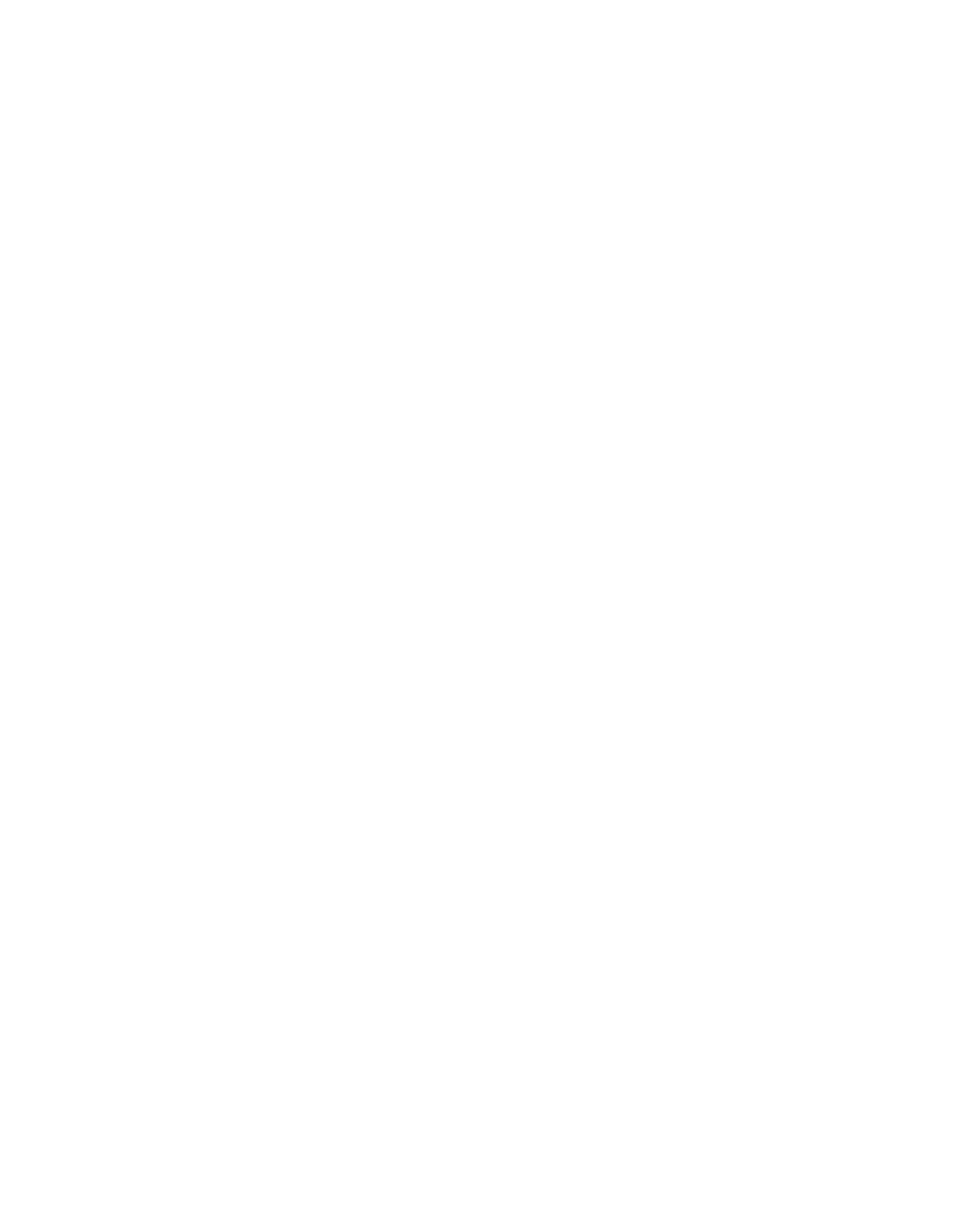## **Shareholding Review: Report to Governors at the Spring Meetings 2018**

**\_\_\_\_\_\_\_\_\_\_\_\_\_\_\_\_\_\_\_\_\_\_\_\_\_\_\_\_\_\_\_\_\_\_\_\_\_\_\_\_\_\_\_\_\_\_\_\_\_\_\_\_\_\_\_\_\_\_\_\_\_\_\_\_\_\_\_\_\_\_\_\_\_\_\_\_\_\_** 

### **Introduction**

1. This report updates Governors on the shareholding discussions since the last report submitted to the Annual Meetings in  $2017<sup>1</sup>$  which noted that the Spring Meetings would be the next opportunity to report with proposals for consideration on the related issues of shareholding and the financial strengthening of the World Bank Group (WBG). The 2015 Shareholding Review Report to Governors<sup>2</sup> defined a Roadmap to Implementation of the Review ('the Roadmap') that was endorsed by Governors at the 2015 Annual Meetings in Lima. The Roadmap set out proposed work streams to prepare the ground for decisions on Selective and General Capital Increases (GCI and  $SCI$ <sup>3</sup> for IBRD and IFC.

2. On shareholding, discussions have identified the approaches described in this report and agreed to recommend a way forward. With Governors' guidance, Executive Directors propose to prepare the associated Governors' resolutions with the aim of submitting them to the Governors before end June 2018.

#### **Context**

3. In 2010, Governors agreed a set of reforms that enhanced the voice and participation of Developing and Transition Countries (DTC) in the World Bank Group, notably through an increase in voting power, and realigned shareholding in line with economic weight and development contributions. Building on the steps taken in 2010, the 2015 Shareholding Review identified shareholding review principles that Governors endorsed at the Lima Annual Meetings:

- *(a) Regular shareholding reviews will take place every 5 years based on agreed principles and a dynamic formula.*
- *(b) The guiding principle for shareholding realignments is to achieve an equitable balance of voting power. This can be assessed by looking at the balance of voting power between country groups and/or under-representation country-by-country4.*
- *(c) As a global cooperative, all voices are important. Where possible decision making is by consensus. All members have Basic Votes, protected in the constituent documents of the respective WBG entities.*

 <sup>1</sup> "Shareholding Review: Progress Report to Governors at the Annual Meetings", September 19, 2017, DC2017 - 0010.

<sup>&</sup>lt;sup>2</sup>"2015 Shareholding Review Report to Governors", September 28, 2015, DC2015-0007.

<sup>&</sup>lt;sup>3</sup> A General Capital Increase allocates shares to all members in proportion to their current shareholding and so does not change the distribution of shareholding or voting power. A Selective Capital Increase allocates shares selectively with the aim of adjusting the distribution of shareholding and voting power. 4

<sup>&</sup>lt;sup>4</sup> The 2015 Shareholding Review Report to Governors noted that "there are different interpretations of equitable voting power, in particular whether to give priority to a fair balance of voting power country by country or between groups of countries" (DC2015-0007 paragraph 40).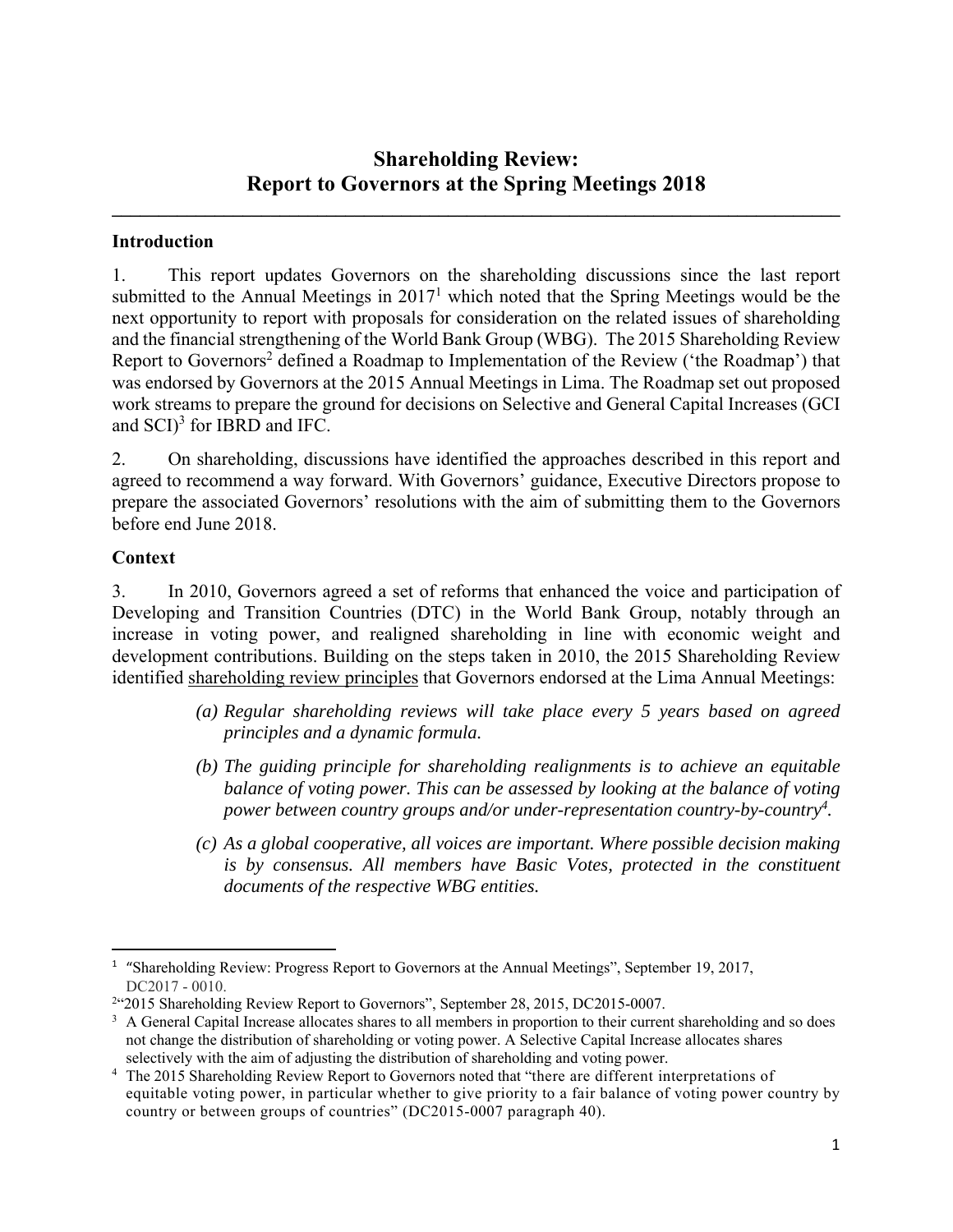- *(d) The smallest poor member countries shall be protected from dilution of their voting power.*
- *(e) Shareholding brings both rights and responsibilities, and all shareholders have an interest in the long term financial sustainability of the WBG, including IBRD and IFC's AAA credit rating, contributing in line with their capacity to do so.*

4. Governors further endorsed additional formula guidance that was reflected in the work on the IBRD Dynamic Formula in 2016, specifically:

- *(a) The formula should reflect and be consistent with the roles and responsibilities of shareholders in the WBG.*
- *(b) The formula should be simple and transparent, producing results that can be readily understood and that are broadly acceptable to the membership.*
- *(c) It should be based on readily available, timely and high quality data, and should capture broad economic trends avoiding excessive volatility.*
- *(d) It will be based primarily on economic weight and the WBG's development mission, including measures of GDP and IDA contributions. Other variables that are consistent with this guidance may be considered.*
- *(e) Shareholding Reviews will base their work on the output of the formula which will give clear guidance for adjustments in shareholding.*

5. The IBRD Dynamic Formula includes two variables: a measure of Economic Weight with a weight of 80 per cent and a measure of contributions to IDA with a weight of 20 per cent. Economic Weight is measured by a five-year average of GDP, using a blend of Market Exchange Rates (60 per cent) and Purchasing Power Parity (40 per cent). IDA contributions are measured by a variable that combines the most recent three IDA replenishments with a weight of 80 per cent and earlier replenishments with a weight of 20 per cent. Donors contributing to IDA for the first time are provided with a booster to ensure that their contribution receives the full weight of the recent component of the IDA variable. A compression factor of 0.95 is applied to the overall formula results.

6. Executive Directors further identified a package of commitments for the next stage of discussions of IBRD shareholding that was agreed by Governors at the 2016 Annual Meetings<sup>5</sup>:

- *(a) A continued commitment to sustain the steps taken so far in voice reform and to the agreed shareholding review principles endorsed by Governors in Lima, aiming to build on (and not to reverse) the steps towards equitable shareholding over time.*
- *(b) A commitment to use the dynamic formula, as described in this paper, to deliver voice reform in manageable steps with broad support from the membership. In order to balance the distribution of calculated shareholding between the smallest and largest economies we recommend using a 0.95 compression factor.*

<sup>5</sup> "Dynamic Formula: Report to the Governors at Annual Meetings 2016", September 20, 2016, DC2016-0010.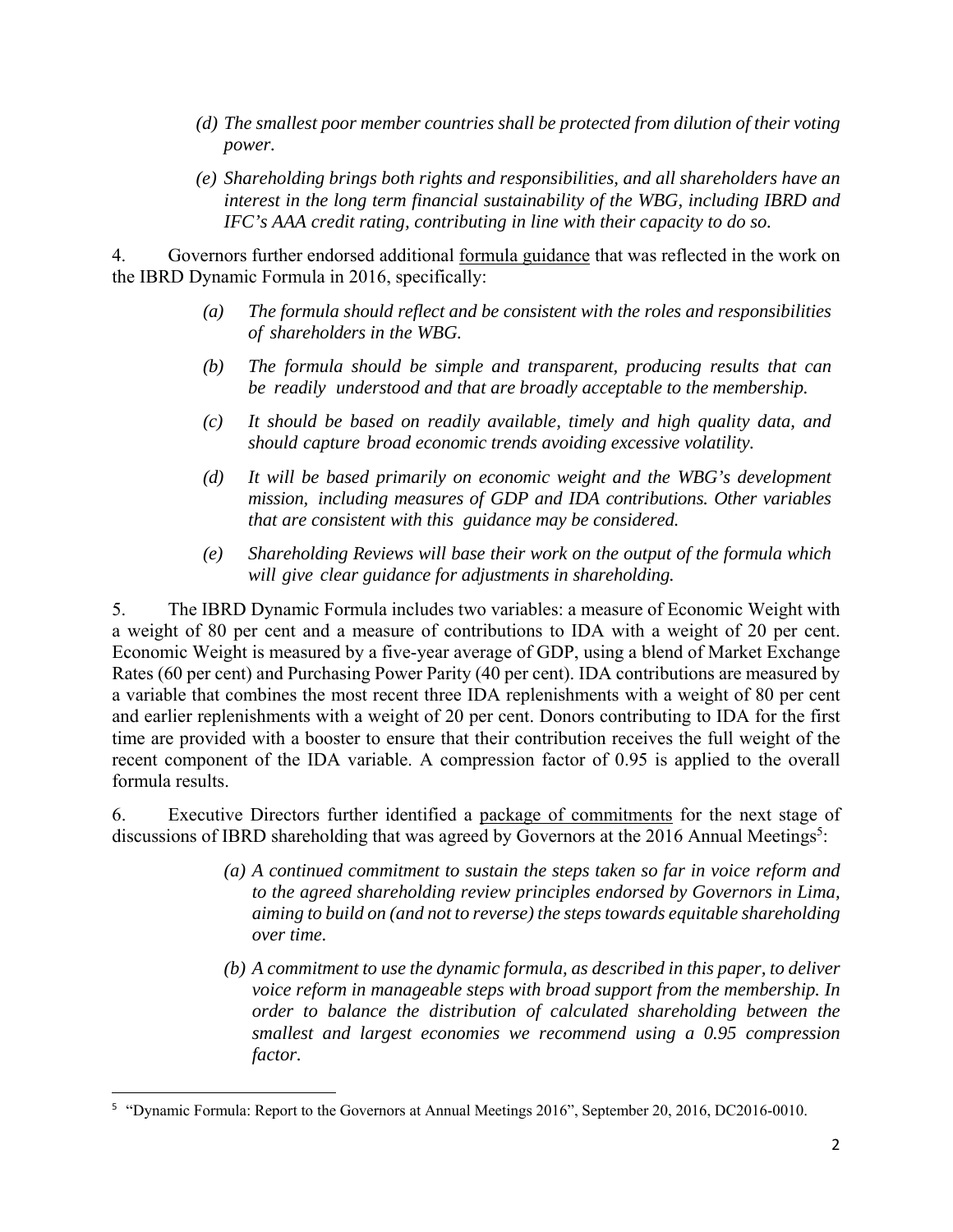- *(c) A commitment to focus on rebalancing shareholding in the next phase of the Roadmap and not to discuss changes to the Board size, structure or regional composition.*
- *(d) A commitment to the objective of producing a balanced outcome in the upcoming SCI that addresses under-representation of individual countries while avoiding excessive dilution. The formula will be used along with transparent share allocation rules which will be explored, including limits on dilution.*
- *(e) A commitment to discuss the options in the next stage for a principles-based approach to forbearance in order to smooth shifts in shareholding in the collective interest of achieving a broadly supported outcome in terms of voting power.*
- *(f) A commitment to explore a range of options including an increase in Basic Votes and additional share allocations to the smallest poor members as part of the upcoming SCI to ensure meaningful representation for all shareholders.*

7. The subsequent discussions of rebalancing shareholding have built on these three pillars which provide both context and guidance: the agreement on the Dynamic Formula and accompanying package of commitments; and the previously agreed shareholding review principles and formula guidance.

### **Progress in Discussions**

(i) IBRD

8. One of the issues for decision has been the size of the SCI for IBRD. Successive discussions focused increasingly on a range of 200,000 to 300,000 shares with simulations of options at either end of this range discussed in COGAM. A recent set of simulations showed that an allocation of 250,000 shares could serve as the basis for a range of options to realign shareholding. As discussions have also focused on the opportunity to use unallocated shares from the 2010 capital increases as a supplementary allocation to address extreme cases of under-representation, there no longer appears to be a need to consider further options above this range to generate sufficient adjustment.

- 9. As noted in previous reports, four potential allocation rules have been considered:
	- *(a) An allocation in line with the formula.* Each shareholder is allocated the proportion of the total shares issued equal to its calculated shareholding from the Dynamic Formula. An allocation in line with the formula moves shareholders incrementally from their current shareholding towards their calculated shareholding. Use of this allocation rule, for any given size of SCI, is likely to provide the smoothest adjustment as all countries receive an allocation in proportion to calculated shareholding. Under this rule, although each country would be allocated new shares, their relative shareholding would go up or down depending on the allocations to other countries.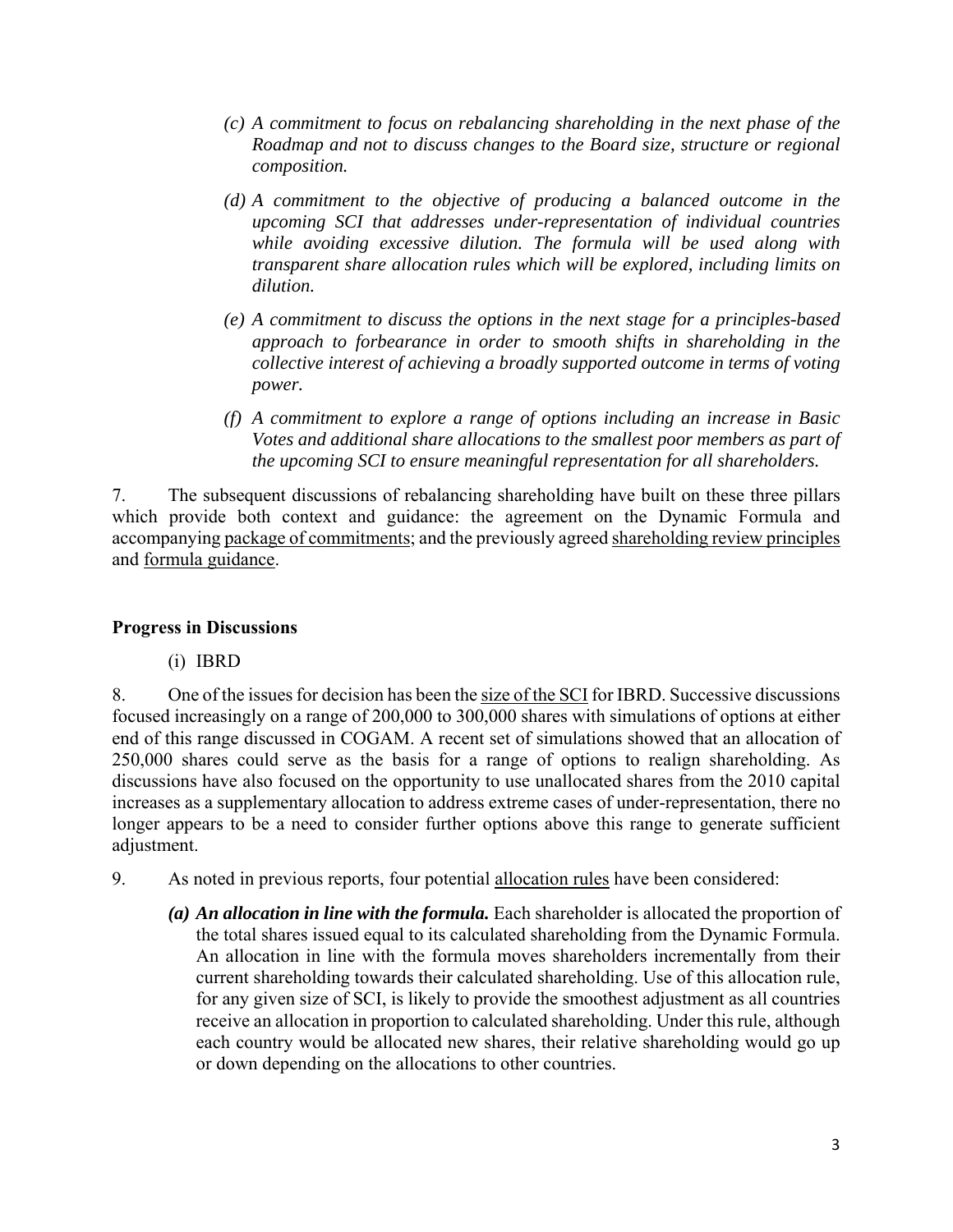- *(b) An allocation to under-represented.* An allocation of shares only to countries that are under-represented relative to calculated shareholding, or a subset of them defined by setting a threshold. Such an allocation does not require subscription to shares by countries that are over-represented relative to calculated shareholding, although as a result they do not benefit from the smoothing effect of an allocation to all in line with the formula. A variation of this rule can add a "floor" under the shareholding of some under-represented countries that may move further away from calculated shareholding as a result of the rule.
- *(c) An equal allocation to all countries.* An equal allocation to all countries is independent of whether countries are under- or over-represented and so does not adjust shareholding towards the formula calculations, as the same number of shares would be allocated to all. Rather, the distributional impact is similar to that of an increase in Basic Votes, tending to increase the shareholding of smaller countries relative to large countries.
- *(d) A "Special Allocation".* A special allocation could use some shares for a specific purpose not achieved by the main allocation rules. Illustrative simulations have been presented showing two options for using a Special Allocation: to adjust for cases of under-representation; and to offset dilution.

10. The illustrative simulations prepared since the Annual Meetings 2017 have helped focus the discussion of the impact of different allocation rules, as well as the tradeoffs involved in using them individually or in combination. Views have converged towards basing the allocation largely on the Dynamic Formula given the gradual adjustment that it provides. The emergence of the option to target unallocated shares on the most under-represented countries provides a potential way to address the main weakness of an allocation based on the formula, which is that its smooth and incremental adjustment may not adjust sufficiently for extreme cases of under-representation.

11. While an allocation of 250,000 shares, distributed 100 per cent in line with the Dynamic Formula, will provide sufficient shareholding adjustment for the majority of countries, it may not provide sufficient adjustment for the most under-represented. The starting point of this Shareholding Review is not a normal distribution of shareholding around the Dynamic Formula but rather a skewed distribution with a small number of countries under-represented by over 100 per cent. Reducing extreme under-representation could contribute to a shareholding review that aligns shareholding more closely with the Dynamic Formula. It would also help to ensure that future reviews start from a more normal distribution and so can rely more of incremental allocations, as for example in line with the Dynamic Formula. The Unallocated Shares that have already been authorized by Governors but were not subscribed at the conclusion of the most recent SCI and GCI provide an opportunity to do so without expanding the number of shares to be issued for the current SCI.

12. As noted in the introduction, the agreement on the Dynamic Formula included a commitment to "…*a balanced outcome in the upcoming SCI that addresses under-representation of individual countries while avoiding excessive dilution. The formula will be used along with transparent share allocation rules which will be explored, including limits on dilution*." Most simulations presented have used a limit on dilution of 10 per cent, although in many cases the maximum dilution of any one country is below that, and a 5 per cent limit on dilution has also been considered.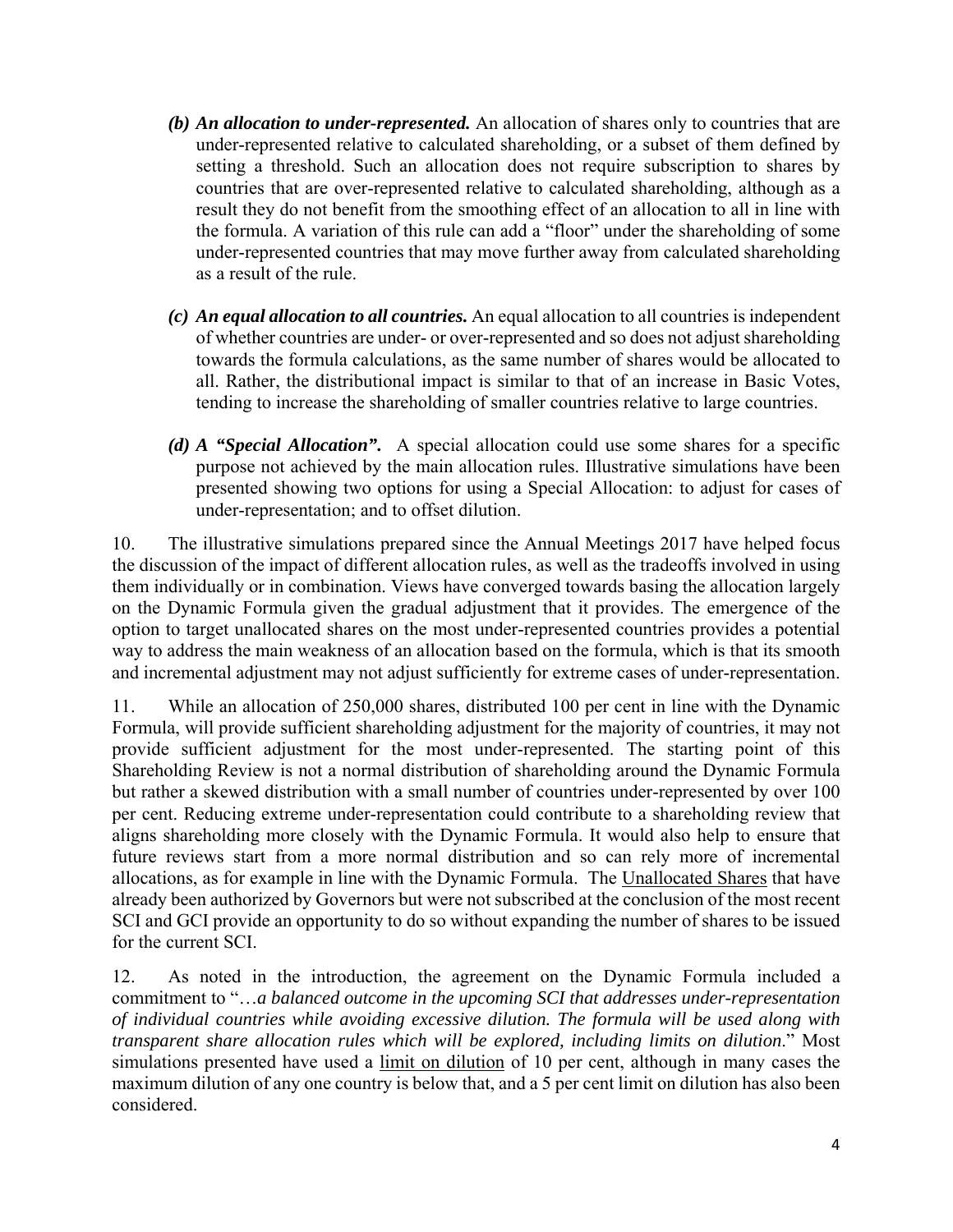13. There is a long-standing commitment by Governors to protect the voting power of the smallest poor member countries from dilution (Smallest Poor Protection). While the automatic adjustment of Basic Votes under the Articles of Agreement provides significant protection from dilution of voting power, it may need to be supplemented by some additional share allocation to the smallest poor countries to protect their voting power fully. It is proposed to use the 2010 definition of the countries to be protected, based on the World Development Indicators (WDI) classification of countries by income group. Two groups are eligible for protection: *Low income countries* and *Lower middle income countries* with less than 0.4 percent IBRD shareholding.

14. Basic Votes were established at the inception of the IBRD to ensure adequate and fair representation of smaller members of the institution. Basic Votes are set in the Articles<sup>6</sup> as 5.55 per cent of total votes and distributed equally to all members. This means that a subscription increase of any member will automatically lead to a change in the number of Basic Votes for all members, to maintain total Basic Votes at 5.55 per cent of total votes.

15. COGAM has discussed approaches to forbearance, including both voluntary forbearance on a country by country basis and the option of principles-based forbearance, an approach under which the allocation rules would assume forbearance by countries based on agreed principles. Given that the allocation rules under discussion provide for sufficient options for adjustment, it is expected that any forbearance of allocations be voluntary. Options for handling forborne shares include to remove them from the distribution, or to reallocate them, for example to contribute to the allocation to protect the smallest poor from dilution, or to address extreme underrepresentation, or to reallocate in line with the agreed allocation rules.

(ii) IFC

16. Historically, IFC shareholding has been linked to IBRD shareholding, reflecting their roles within the World Bank Group. Initial subscriptions were set in relation to IBRD shareholding in 1956 and for new IFC members subsequently. Over time, however, the distribution has diverged to some extent as capital increases have not maintained the parallelism between the two institutions' shareholding and members have joined at different times. In other words, the link between the shareholding of the two institutions has been interpreted flexibly over time and shareholders have understood and accepted this.

17. In IFC (as in IBRD) voting power consists of Basic Votes (set at 5.55 per cent of total voting power)<sup>7</sup> and Share Votes (one vote per share subscribed). The par value of each IFC share is \$1,000 and (in contrast with IBRD) shares are fully paid in. A majority of 80 per cent of the voting power is required to approve a capital increase for IFC (Article II Section 2(c)(ii)).

18. COGAM has held further discussions on the different approaches to a potential Selective Capital Increase for IFC since the Annual Meeting 2017. The discussion has established that there is support for the principle that IFC shareholding should be linked with IBRD for this review, consistent with a one World Bank Group approach, although there is flexibility over the pace of any convergence. There is also interest in considering further how the distinct mandate of IFC with its focus on the role of the private sector in development should be reflected in shareholding principles. This could include work on a formula for IFC shareholding to provide an agreed basis

<sup>6</sup> IBRD Articles of Agreement, Article V, Section 3 (a)(i).

<sup>&</sup>lt;sup>7</sup> IFC Articles of Agreement, Article IV, Section 3 (a)(i).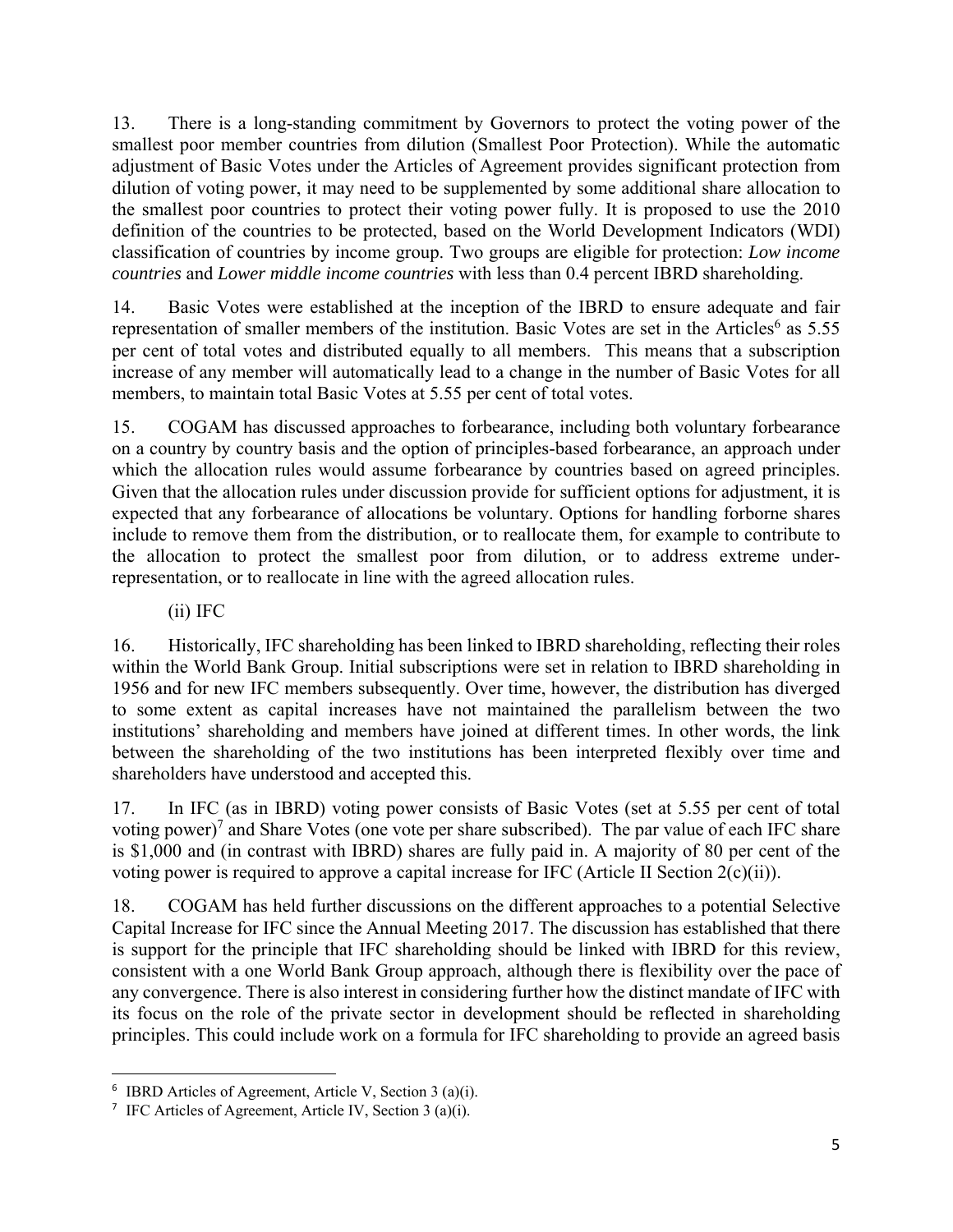for future reviews, although experience with the IBRD Dynamic Formula suggests that such discussions would take time to complete. Such a mechanism could support convergence between the shareholding of the two institutions and the upward adjustment of the voting power of underrepresented countries. There is a preference for transparent rules-based allocations of shares, but there is also some readiness to use a consultative approach provided it is also transparent and consistent with shareholding principles. An informal consultation of shareholders in 2017 through Executive Directors' offices on their interest in realigning shareholding in IFC within this overall framework, based on illustrative allocations of 100,000 shares, provided useful additional input to these discussions and simulations.

19. More recent discussions have focused on how an SCI would provide an opportunity to rebalance IFC shareholding as part of the financial package. It would be preceded by a conversion of retained earnings into paid in capital. The issues discussed included the size of an SCI and the choice of the baseline for the allocation, with options including the post 2010 IBRD shareholding and the IBRD Dynamic Formula. Either approach would support convergence between the shareholding of the two institutions and support the upward adjustment of the voting power of the DTC countries. COGAM has most recently considered options for an SCI of 920,000 shares allocated to countries with IFC shareholding below IBRD shareholding. The simulations of this approach provided a choice between an allocation in proportion to post 2010 IBRD shareholding and an allocation that gave priority to the most under-represented relative to post 2010 IBRD shareholding. There was more support overall for using post 2010 IBRD shareholding as the basis for allocations, with a proportionate allocation that provides for a more gradual alignment between the institutions. It is acknowledged that this approach need not serve as a precedent for future shareholding adjustments in IFC.

### **Recommendations**

20. Building on this discussion, we recommend a Selective Capital Increase for IBRD on the following basis:

- (i) A main allocation of 250,000 shares, distributed to all shareholders in line with their calculated shareholding from the Dynamic Formula;
- (ii) An additional allocation of the 22,170 unallocated shares that remained unsubscribed at the completion of the 2010 GCI and SCI, distributed to the most under-represented shareholders (defined as those that remain above the mid-point of the group of underrepresented countries after the main allocation);
- (iii) The voting power of the smallest poor countries will be protected in full. The dilution of all countries will be limited to no more than 5 per cent.

21. The main allocation distributed in line with calculated shareholding from the Dynamic Formula reflects the aim of delivering voice reform in manageable steps with broad support from the membership. The distribution of the unallocated shares that remained unsubscribed at the conclusion of the 2010 GCI and SCI will reduce the skewed distribution of shareholding that existed at the start of the current review. This methodology need not set a precedent for the next Shareholding Review. The UK has indicated that it is prepared to forbear part of its allocation and it is proposed that these shares be withdrawn from the distribution resulting in a modest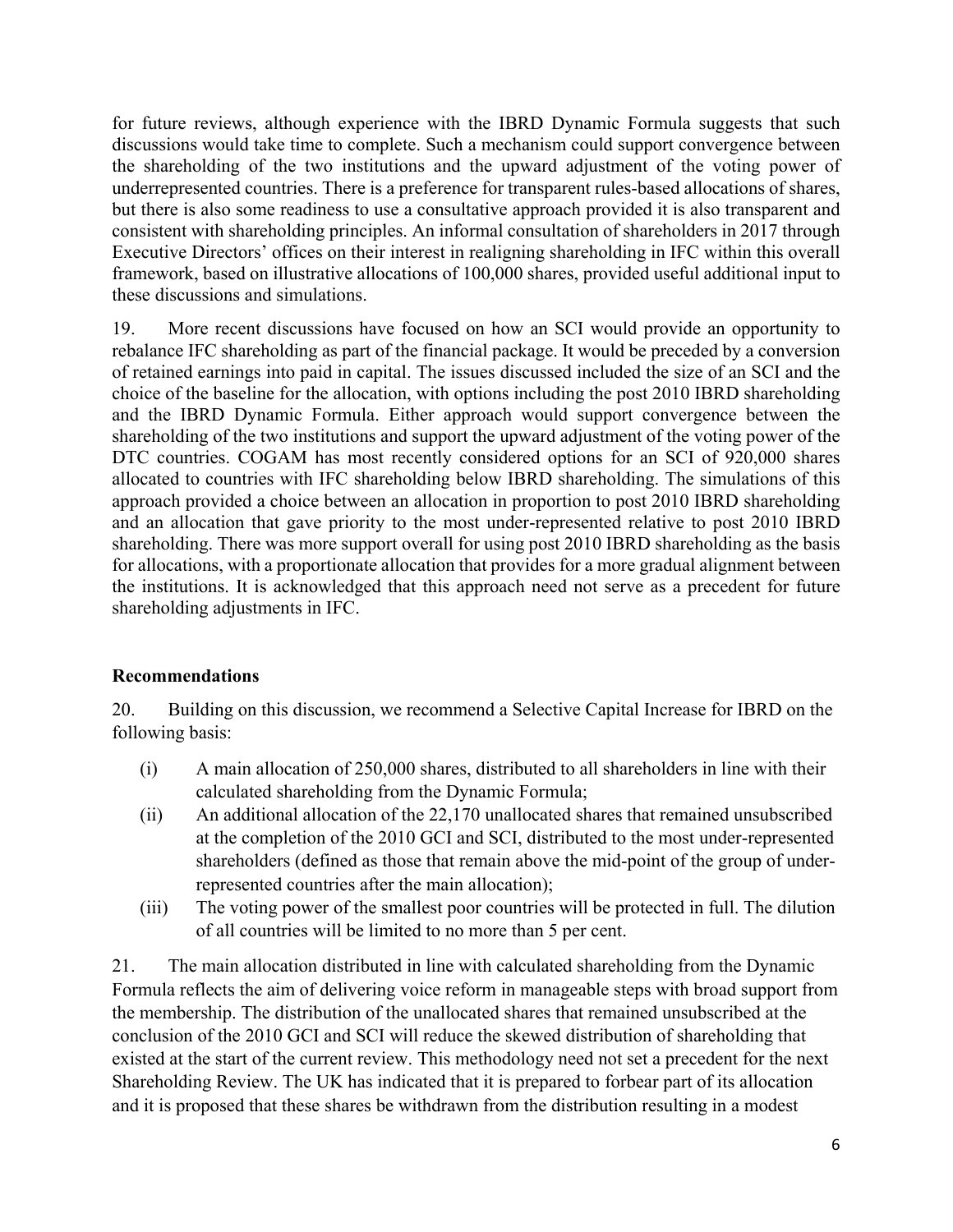increase in the relative shareholding of all members. This SCI would result in an increase in the voting power of the DTC countries as a group from 46.9 per cent to 47.4 per cent.

22. For IFC, we recommend that an SCI of 920,000 shares distributed to countries with shareholding in IFC below their shareholding in IBRD, in proportion to post-2010 IBRD shareholding, form part of the overall capital package. The proposed SCI will better align the shareholding of the WBG institutions and increase the voting power of developing countries while also making a contribution to the IFC capital increase.

23. We propose to work with Management to discuss and agree upon draft Governors' Resolutions for IFC and IBRD to implement these recommendations with the aim of submitting them to the Governors before the end of June 2018 for their approval.

24. The next 5 yearly Shareholding Review will take place in 2020, as agreed by Governors in 2010 and confirmed in the Lima shareholding review principles and timeline. It will provide a further opportunity to review under-representation relative to calculated shareholding from the Dynamic Formula for IBRD as well as the other issues identified in the Lima shareholding principles, such as the rights and responsibilities of shareholders. It will also provide an opportunity to consider further the methodology to be used for adjusting IFC shareholding.

25. We invite Governors to support our conclusions and recommendations, and we propose to complete the necessary Resolutions for their consideration.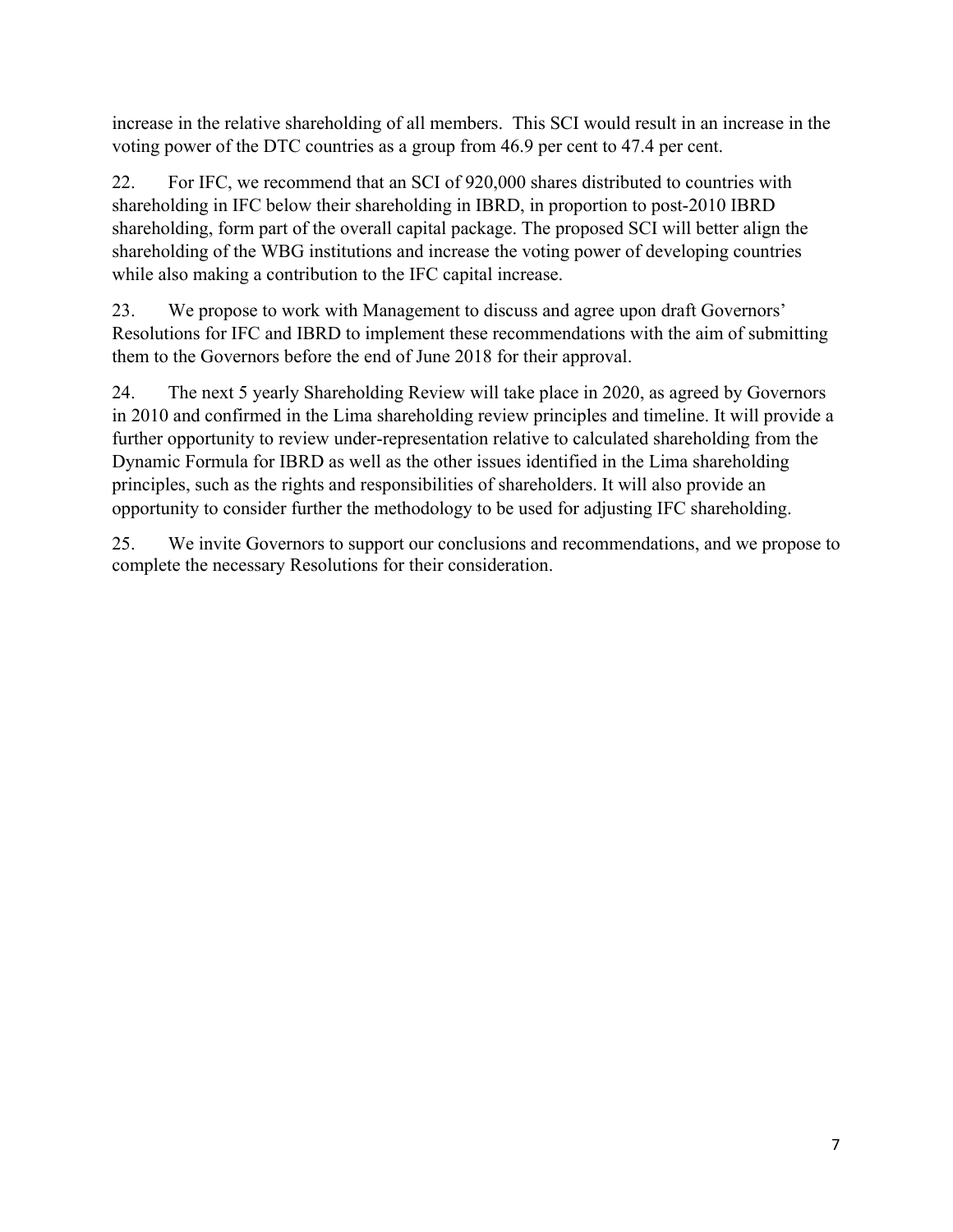|                          | IBRD Post-2010<br>Shareholding 1/ | IBRD Post-2010<br>Voting Power 1/ | New IBRD Shareholding<br>after Allocations | New IBRD Voting Power<br>after Allocations |
|--------------------------|-----------------------------------|-----------------------------------|--------------------------------------------|--------------------------------------------|
| Afghanistan              | 0.02                              | 0.05                              | 0.02                                       | 0.05                                       |
| Albania                  | 0.05                              | 0.08                              | 0.05                                       | 0.08                                       |
| Algeria                  | 0.52                              | 0.52                              | 0.49                                       | 0.50                                       |
| Angola                   | 0.16                              | 0.18                              | 0.16                                       | 0.18                                       |
| Antigua and Barbuda      | 0.03                              | 0.06                              | 0.03                                       | 0.05                                       |
| Argentina                | 1.16                              | 1.12                              | 1.10                                       | 1.07                                       |
| Armenia                  | 0.07                              | 0.10                              | 0.07                                       | 0.10                                       |
| Australia                | 1.39                              | 1.34                              | 1.41                                       | 1.36                                       |
| Austria                  | 0.64                              | 0.64                              | 0.65                                       | 0.65                                       |
| Azerbaijan               | 0.10                              | 0.13                              | 0.10                                       | 0.13                                       |
| Bahamas, The             | 0.06                              | 0.09                              | 0.06                                       | 0.08                                       |
| Bahrain                  | 0.06                              | 0.09                              | 0.06                                       | 0.09                                       |
| Bangladesh               | 0.28                              | 0.30                              | 0.28                                       | 0.30                                       |
| Barbados                 | 0.04                              | 0.07                              | 0.04                                       | 0.07                                       |
| Belarus                  | 0.19                              | 0.20                              | 0.18                                       | 0.20                                       |
| Belgium                  | 1.64                              | 1.58                              | 1.56                                       | 1.50                                       |
| Belize                   | 0.03                              | 0.05                              | 0.02                                       | 0.05                                       |
| Benin                    | 0.06                              | 0.08                              | 0.06                                       | 0.08                                       |
| Bhutan                   | 0.03                              | 0.06                              | 0.03                                       | 0.06                                       |
| Bolivia                  | 0.11                              | 0.14                              | 0.11                                       | 0.14                                       |
| Bosnia and Herzegovina   | 0.04                              | 0.06                              | 0.04                                       | 0.06                                       |
| Botswana                 | 0.03                              | 0.06                              | 0.03                                       | 0.06                                       |
| Brazil                   | 2.35                              | 2.25                              | 2.35                                       | 2.25                                       |
| Brunei Darussalam        | 0.10                              | 0.13                              | 0.10                                       | 0.12                                       |
| Bulgaria                 | 0.29                              | 0.30                              | 0.27                                       | 0.29                                       |
| Burkina Faso             | 0.06                              | 0.08                              | 0.06                                       | 0.08                                       |
| Burundi                  | 0.05                              | 0.07                              | 0.05                                       | 0.07                                       |
| Cabo Verde               | 0.03                              | 0.06                              | 0.03                                       | 0.06                                       |
| Cambodia                 | 0.02                              | 0.05                              | 0.02                                       | 0.05                                       |
| Cameroon                 | 0.10                              | 0.12                              | 0.10                                       | 0.12                                       |
| Canada                   | 2.56                              | 2.45                              | 2.54                                       | 2.43                                       |
| Central African Republic | 0.04                              | 0.07                              | 0.04                                       | 0.07                                       |
| Chad                     | 0.04                              | 0.07                              | 0.04                                       | 0.07                                       |
| Chile                    | 0.44                              | 0.45                              | 0.43                                       | 0.43                                       |
| China                    | 4.68                              | 4.45                              | 6.01                                       | 5.71                                       |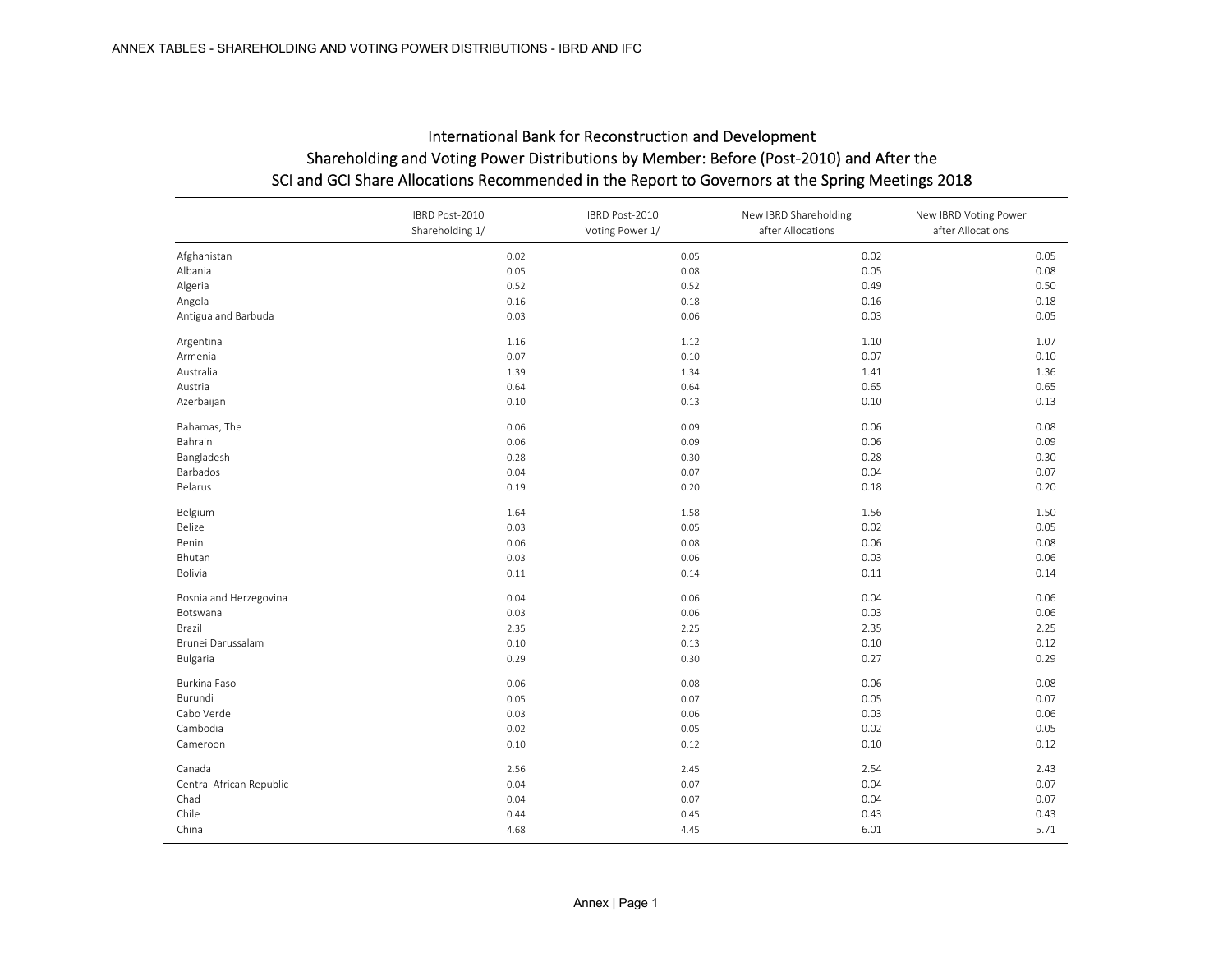|                               | IBRD Post-2010<br>Shareholding 1/ | IBRD Post-2010<br>Voting Power 1/ | New IBRD Shareholding<br>after Allocations | New IBRD Voting Power<br>after Allocations |
|-------------------------------|-----------------------------------|-----------------------------------|--------------------------------------------|--------------------------------------------|
| Colombia                      | 0.43                              | 0.43                              | 0.43                                       | 0.43                                       |
| Comoros                       | 0.02                              | 0.05                              | 0.02                                       | 0.05                                       |
| Congo, Democratic Republic of | 0.15                              | 0.17                              | 0.15                                       | 0.17                                       |
| Congo, Republic of            | 0.05                              | 0.07                              | 0.05                                       | 0.07                                       |
| Costa Rica                    | 0.05                              | 0.08                              | 0.05                                       | 0.08                                       |
| Cote d'Ivoire                 | 0.15                              | 0.18                              | 0.15                                       | 0.18                                       |
| Croatia                       | 0.13                              | 0.15                              | 0.12                                       | 0.14                                       |
| Cyprus                        | 0.08                              | 0.11                              | 0.08                                       | 0.10                                       |
| Czech Republic                | 0.35                              | 0.36                              | 0.34                                       | 0.35                                       |
| Denmark                       | 0.78                              | 0.77                              | 0.76                                       | 0.75                                       |
| Djibouti                      | 0.04                              | 0.06                              | 0.04                                       | 0.06                                       |
| Dominica                      | 0.03                              | 0.06                              | 0.03                                       | 0.05                                       |
| Dominican Republic            | 0.12                              | 0.14                              | 0.11                                       | 0.14                                       |
| Ecuador                       | 0.17                              | 0.19                              | 0.16                                       | 0.18                                       |
| Egypt, Arab Republic of       | 0.47                              | 0.47                              | 0.47                                       | 0.47                                       |
| El Salvador                   | 0.01                              | 0.04                              | 0.02                                       | 0.05                                       |
| Equatorial Guinea             | 0.03                              | 0.06                              | 0.03                                       | 0.06                                       |
| Eritrea                       | 0.03                              | 0.05                              | 0.03                                       | 0.05                                       |
| Estonia                       | 0.05                              | 0.08                              | 0.05                                       | 0.08                                       |
| Ethiopia                      | 0.07                              | 0.09                              | 0.07                                       | 0.09                                       |
| Fiji                          | 0.06                              | 0.08                              | 0.05                                       | 0.08                                       |
| Finland                       | 0.50                              | 0.50                              | 0.50                                       | 0.50                                       |
| France                        | 3.97                              | 3.78                              | 3.91                                       | 3.73                                       |
| Gabon                         | 0.04                              | 0.07                              | 0.04                                       | 0.07                                       |
| Gambia, The                   | 0.03                              | 0.06                              | 0.03                                       | 0.06                                       |
| Georgia                       | 0.10                              | 0.12                              | 0.09                                       | 0.12                                       |
| Germany                       | 4.24                              | 4.04                              | 4.27                                       | 4.07                                       |
| Ghana                         | 0.10                              | 0.12                              | 0.10                                       | 0.12                                       |
| Greece                        | 0.15                              | 0.17                              | 0.16                                       | 0.18                                       |
| Grenada                       | 0.03                              | 0.06                              | 0.03                                       | 0.05                                       |
| Guatemala                     | 0.09                              | 0.11                              | 0.09                                       | 0.11                                       |
| Guinea                        | 0.08                              | 0.11                              | 0.08                                       | 0.11                                       |
| Guinea-Bissau                 | 0.03                              | 0.06                              | 0.03                                       | 0.06                                       |
| Guyana                        | 0.07                              | 0.09                              | 0.06                                       | 0.09                                       |
| Haiti                         | 0.07                              | 0.09                              | 0.07                                       | 0.09                                       |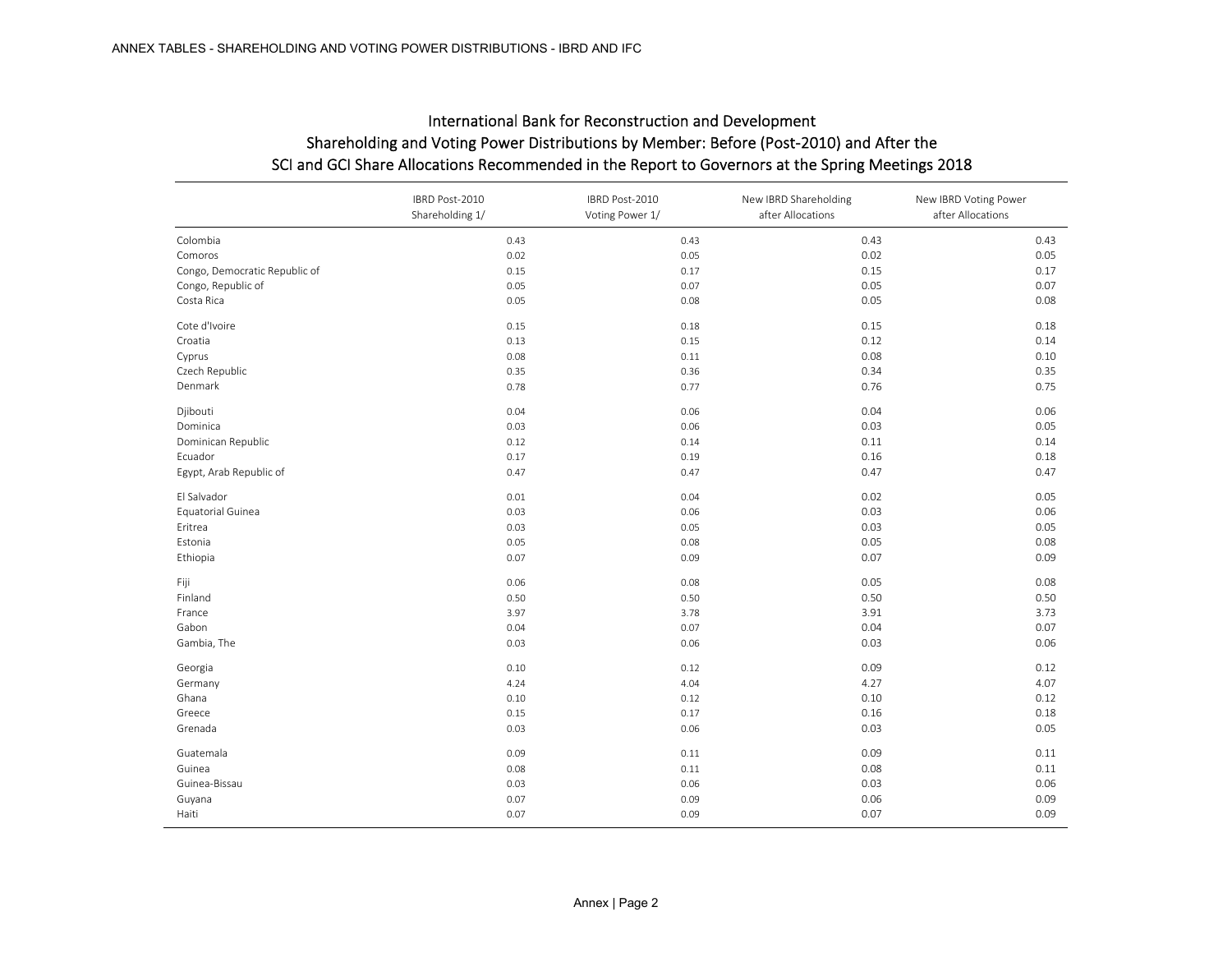| International Bank for Reconstruction and Development                                            |
|--------------------------------------------------------------------------------------------------|
| Shareholding and Voting Power Distributions by Member: Before (Post-2010) and After the          |
| SCI and GCI Share Allocations Recommended in the Report to Governors at the Spring Meetings 2018 |

|                                       | IBRD Post-2010<br>Shareholding 1/ | IBRD Post-2010<br>Voting Power 1/ | New IBRD Shareholding<br>after Allocations | New IBRD Voting Power<br>after Allocations |
|---------------------------------------|-----------------------------------|-----------------------------------|--------------------------------------------|--------------------------------------------|
| Honduras                              | 0.03                              | 0.06                              | 0.03                                       | 0.06                                       |
| Hungary                               | 0.47                              | 0.48                              | 0.45                                       | 0.45                                       |
| Iceland                               | 0.08                              | 0.10                              | 0.07                                       | 0.10                                       |
| India                                 | 3.07                              | 2.93                              | 3.07                                       | 2.93                                       |
| Indonesia                             | 1.01                              | 0.99                              | 1.04                                       | 1.01                                       |
| Iran, Islamic Republic of             | 1.54                              | 1.48                              | 1.46                                       | 1.41                                       |
| Iraq                                  | 0.17                              | 0.19                              | 0.18                                       | 0.20                                       |
| Ireland                               | 0.34                              | 0.35                              | 0.34                                       | 0.35                                       |
| Israel                                | 0.26                              | 0.28                              | 0.27                                       | 0.28                                       |
| Italy                                 | 2.78                              | 2.66                              | 2.74                                       | 2.62                                       |
| Jamaica                               | 0.14                              | 0.17                              | 0.14                                       | 0.16                                       |
| Japan                                 | 7.27                              | 6.89                              | 7.20                                       | 6.83                                       |
| Jordan                                | 0.09                              | 0.11                              | 0.08                                       | 0.11                                       |
| Kazakhstan                            | 0.20                              | 0.22                              | 0.21                                       | 0.23                                       |
| Kenya                                 | 0.15                              | 0.17                              | 0.15                                       | 0.17                                       |
| Kiribati                              | 0.03                              | 0.06                              | 0.03                                       | 0.06                                       |
| Korea, Republic of                    | 1.65                              | 1.59                              | 1.63                                       | 1.57                                       |
| Kosovo                                | 0.06                              | 0.08                              | 0.06                                       | 0.08                                       |
| Kuwait                                | 0.85                              | 0.84                              | 0.81                                       | 0.79                                       |
| Kyrgyz Republic                       | 0.05                              | 0.08                              | 0.05                                       | 0.08                                       |
| Lao People's Democratic Republic      | 0.01                              | 0.04                              | 0.01                                       | 0.04                                       |
| Latvia                                | 0.08                              | 0.10                              | 0.07                                       | 0.10                                       |
| Lebanon                               | 0.05                              | 0.07                              | 0.05                                       | 0.08                                       |
| Lesotho                               | 0.04                              | 0.07                              | 0.04                                       | 0.07                                       |
| Liberia                               | 0.03                              | 0.06                              | 0.03                                       | 0.06                                       |
| Libya                                 | 0.44                              | 0.44                              | 0.41                                       | 0.42                                       |
| Lithuania                             | 0.08                              | 0.11                              | 0.08                                       | 0.11                                       |
| Luxembourg                            | 0.10                              | 0.12                              | 0.10                                       | 0.13                                       |
| Macedonia, former Yugoslav Republic o | 0.02                              | 0.05                              | 0.02                                       | 0.05                                       |
| Madagascar                            | 0.09                              | 0.12                              | 0.09                                       | 0.12                                       |
| Malawi                                | 0.07                              | 0.10                              | 0.07                                       | 0.10                                       |
| Malaysia                              | 0.46                              | 0.46                              | 0.46                                       | 0.46                                       |
| Maldives                              | 0.02                              | 0.05                              | 0.02                                       | 0.05                                       |
| Mali                                  | 0.07                              | 0.10                              | 0.07                                       | 0.10                                       |
| Malta                                 | 0.06                              | 0.09                              | 0.06                                       | 0.08                                       |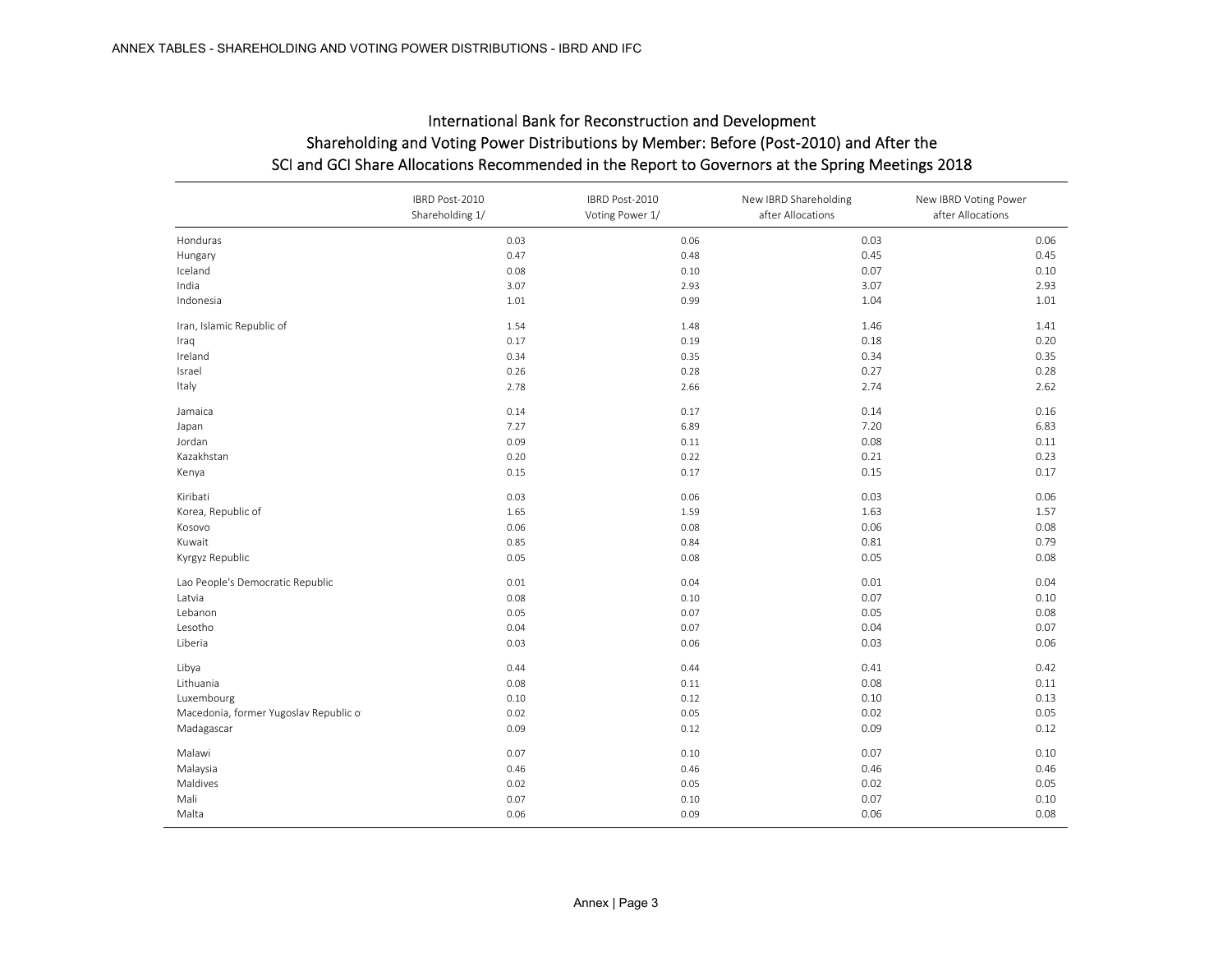### SCI and GCI Share Allocations Recommended in the Report to Governors at the Spring Meetings 2018 International Bank for Reconstruction and Development Shareholding and Voting Power Distributions by Member: Before (Post‐2010) and After the

|                                 | IBRD Post-2010<br>Shareholding 1/ | IBRD Post-2010<br>Voting Power 1/ | New IBRD Shareholding<br>after Allocations | New IBRD Voting Power<br>after Allocations |
|---------------------------------|-----------------------------------|-----------------------------------|--------------------------------------------|--------------------------------------------|
| Marshall Islands                | 0.02                              | 0.05                              | 0.02                                       | 0.05                                       |
| Mauritania                      | 0.06                              | 0.08                              | 0.06                                       | 0.08                                       |
| Mauritius                       | 0.07                              | 0.10                              | 0.06                                       | 0.09                                       |
| Mexico                          | 1.76                              | 1.69                              | 1.72                                       | 1.65                                       |
| Micronesia, Federated States of | 0.02                              | 0.05                              | 0.02                                       | 0.05                                       |
| Moldova                         | 0.09                              | 0.11                              | 0.09                                       | 0.11                                       |
| Mongolia                        | 0.03                              | 0.06                              | 0.03                                       | 0.06                                       |
| Montenegro                      | 0.04                              | 0.07                              | 0.04                                       | 0.06                                       |
| Morocco                         | 0.29                              | 0.30                              | 0.29                                       | 0.30                                       |
| Mozambique                      | 0.06                              | 0.09                              | 0.06                                       | 0.09                                       |
| Myanmar                         | 0.15                              | 0.17                              | 0.15                                       | 0.17                                       |
| Namibia                         | 0.09                              | 0.11                              | 0.08                                       | 0.10                                       |
| Nauru                           | 0.03                              | 0.05                              | 0.02                                       | 0.05                                       |
| Nepal                           | 0.06                              | 0.09                              | 0.06                                       | 0.09                                       |
| Netherlands                     | 2.01                              | 1.93                              | 1.95                                       | 1.87                                       |
| New Zealand                     | 0.43                              | 0.43                              | 0.41                                       | 0.41                                       |
| Nicaragua                       | 0.04                              | 0.07                              | 0.04                                       | 0.07                                       |
| Niger                           | 0.04                              | 0.07                              | 0.04                                       | 0.07                                       |
| Nigeria                         | 0.71                              | 0.70                              | 0.70                                       | 0.69                                       |
| Norway                          | 0.59                              | 0.59                              | 0.60                                       | 0.60                                       |
| Oman                            | 0.09                              | 0.11                              | 0.09                                       | 0.11                                       |
| Pakistan                        | 0.52                              | 0.52                              | 0.51                                       | 0.51                                       |
| Palau                           | 0.00                              | 0.03                              | 0.00                                       | 0.03                                       |
| Panama                          | 0.04                              | 0.07                              | 0.04                                       | 0.07                                       |
| Papua New Guinea                | 0.08                              | 0.11                              | 0.08                                       | 0.11                                       |
| Paraguay                        | 0.08                              | 0.10                              | 0.07                                       | 0.10                                       |
| Peru                            | 0.34                              | 0.35                              | 0.33                                       | 0.34                                       |
| Philippines                     | 0.44                              | 0.44                              | 0.43                                       | 0.43                                       |
| Poland                          | 0.75                              | 0.74                              | 0.74                                       | 0.73                                       |
| Portugal                        | 0.33                              | 0.34                              | 0.32                                       | 0.33                                       |
| Qatar                           | 0.06                              | 0.09                              | 0.10                                       | 0.12                                       |
| Romania                         | 0.30                              | 0.31                              | 0.30                                       | 0.31                                       |
| Russian Federation              | 2.92                              | 2.79                              | 2.85                                       | 2.72                                       |
| Rwanda                          | 0.07                              | 0.09                              | 0.07                                       | 0.09                                       |
| Samoa                           | 0.03                              | 0.06                              | 0.03                                       | 0.06                                       |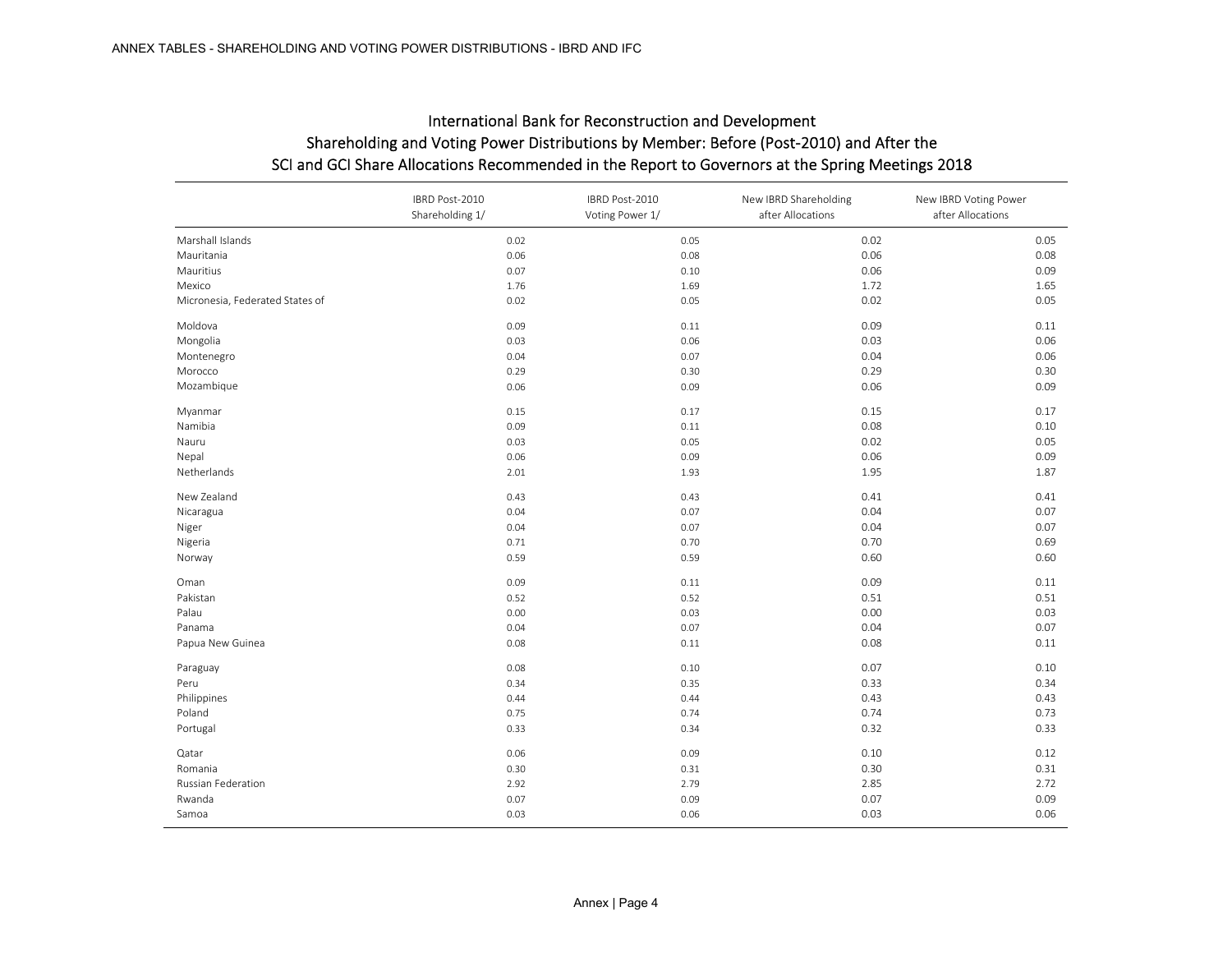|                                | IBRD Post-2010<br>Shareholding 1/ | IBRD Post-2010<br>Voting Power 1/ | New IBRD Shareholding<br>after Allocations | New IBRD Voting Power<br>after Allocations |
|--------------------------------|-----------------------------------|-----------------------------------|--------------------------------------------|--------------------------------------------|
| San Marino                     | 0.03                              | 0.05                              | 0.02                                       | 0.05                                       |
| Sao Tome and Principe          | 0.03                              | 0.06                              | 0.03                                       | 0.06                                       |
| Saudi Arabia                   | 2.92                              | 2.79                              | 2.77                                       | 2.65                                       |
| Senegal                        | 0.13                              | 0.15                              | 0.13                                       | 0.15                                       |
| Serbia                         | 0.16                              | 0.18                              | 0.15                                       | 0.17                                       |
| Seychelles                     | 0.01                              | 0.04                              | 0.01                                       | 0.04                                       |
| Sierra Leone                   | 0.05                              | 0.07                              | 0.05                                       | 0.07                                       |
| Singapore                      | 0.25                              | 0.26                              | 0.26                                       | 0.27                                       |
| Slovak Republic                | 0.18                              | 0.20                              | 0.17                                       | 0.19                                       |
| Slovenia                       | 0.08                              | 0.10                              | 0.07                                       | 0.10                                       |
| Solomon Islands                | 0.03                              | 0.06                              | 0.03                                       | 0.06                                       |
| Somalia                        | 0.03                              | 0.06                              | 0.03                                       | 0.06                                       |
| South Africa                   | 0.78                              | 0.77                              | 0.75                                       | 0.74                                       |
| South Sudan                    | 0.06                              | 0.09                              | 0.06                                       | 0.09                                       |
| Spain                          | 1.94                              | 1.86                              | 1.91                                       | 1.83                                       |
| Sri Lanka                      | 0.23                              | 0.24                              | 0.23                                       | 0.24                                       |
| St. Kitts and Nevis            | 0.01                              | 0.04                              | 0.01                                       | 0.04                                       |
| St. Lucia                      | 0.03                              | 0.06                              | 0.03                                       | 0.06                                       |
| St. Vincent and the Grenadines | 0.02                              | 0.04                              | 0.01                                       | 0.04                                       |
| Sudan                          | 0.07                              | 0.10                              | 0.07                                       | 0.10                                       |
| Suriname                       | 0.02                              | 0.05                              | 0.02                                       | 0.05                                       |
| Swaziland                      | 0.02                              | 0.05                              | 0.02                                       | 0.05                                       |
| Sweden                         | 0.87                              | 0.85                              | 0.91                                       | 0.89                                       |
| Switzerland                    | 1.52                              | 1.47                              | 1.47                                       | 1.42                                       |
| Syrian Arab Republic           | 0.11                              | 0.13                              | 0.11                                       | 0.13                                       |
| Tajikistan                     | 0.05                              | 0.08                              | 0.05                                       | 0.08                                       |
| Tanzania                       | 0.06                              | 0.08                              | 0.06                                       | 0.08                                       |
| Thailand                       | 0.49                              | 0.49                              | 0.50                                       | 0.50                                       |
| Timor-Leste                    | 0.03                              | 0.06                              | 0.03                                       | 0.06                                       |
| Togo                           | 0.07                              | 0.10                              | 0.07                                       | 0.10                                       |
| Tonga                          | 0.03                              | 0.06                              | 0.03                                       | 0.06                                       |
| Trinidad and Tobago            | 0.15                              | 0.17                              | 0.14                                       | 0.16                                       |
| Tunisia                        | 0.07                              | 0.10                              | 0.07                                       | 0.10                                       |
| Turkey                         | 1.13                              | 1.09                              | 1.11                                       | 1.07                                       |
| Turkmenistan                   | 0.03                              | 0.06                              | 0.03                                       | 0.06                                       |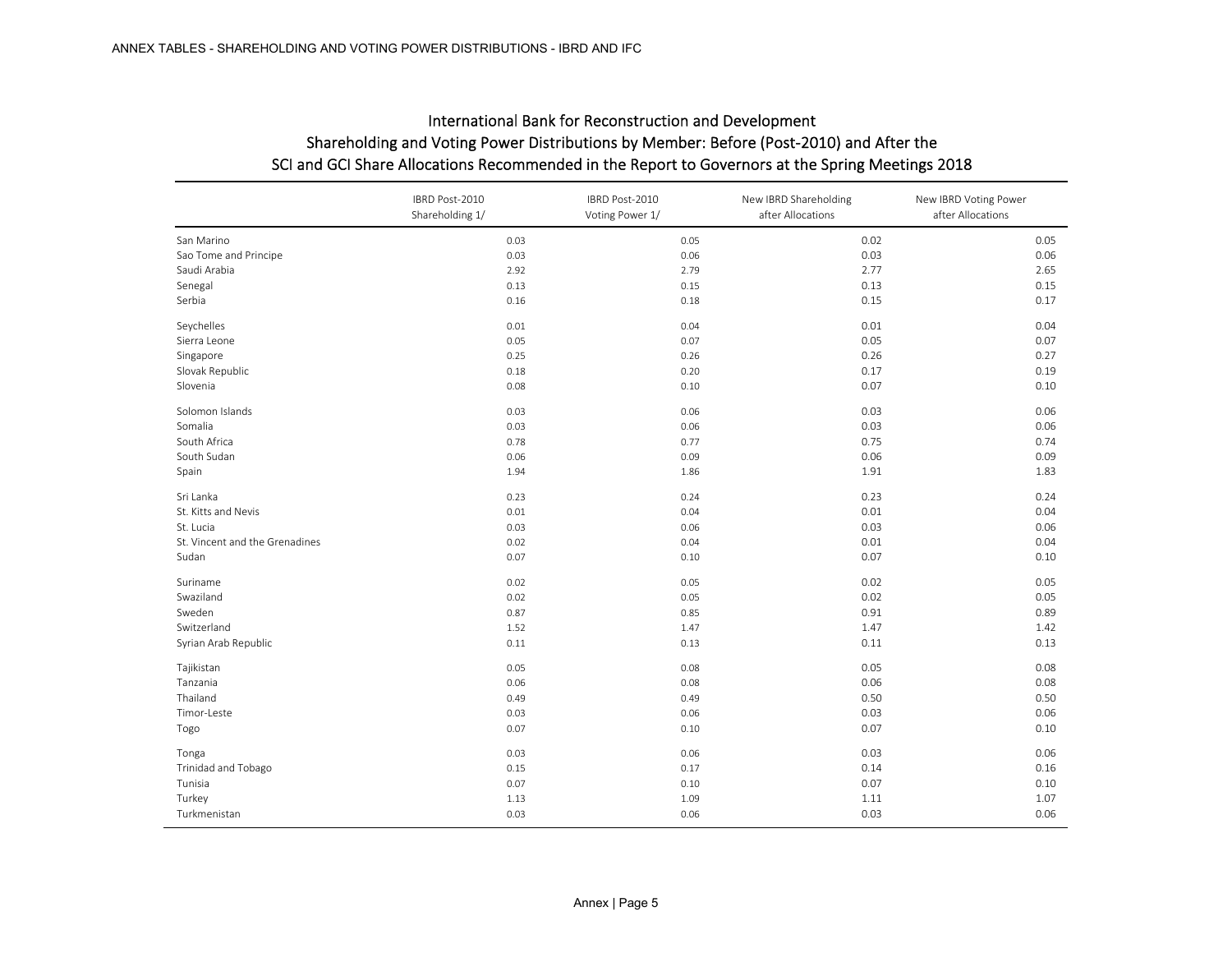|                                     | IBRD Post-2010<br>Shareholding 1/ | IBRD Post-2010<br>Voting Power 1/ | New IBRD Shareholding<br>after Allocations | New IBRD Voting Power<br>after Allocations |
|-------------------------------------|-----------------------------------|-----------------------------------|--------------------------------------------|--------------------------------------------|
| Tuvalu                              | 0.02                              | 0.05                              | 0.02                                       | 0.05                                       |
| Uganda                              | 0.04                              | 0.07                              | 0.04                                       | 0.07                                       |
| Ukraine                             | 0.61                              | 0.61                              | 0.58                                       | 0.58                                       |
| United Arab Emirates                | 0.24                              | 0.25                              | 0.25                                       | 0.27                                       |
| United Kingdom                      | 3.97                              | 3.78                              | 3.91                                       | 3.73                                       |
| United States                       | 16.89                             | 15.98                             | 16.77                                      | 15.87                                      |
| Uruguay                             | 0.16                              | 0.18                              | 0.15                                       | 0.17                                       |
| Uzbekistan                          | 0.15                              | 0.17                              | 0.15                                       | 0.17                                       |
| Vanuatu                             | 0.03                              | 0.06                              | 0.03                                       | 0.06                                       |
| Venezuela, Republica Bolivariana De | 0.89                              | 0.87                              | 0.85                                       | 0.83                                       |
| Vietnam                             | 0.18                              | 0.20                              | 0.19                                       | 0.21                                       |
| Yemen, Republic Of                  | 0.10                              | 0.12                              | 0.10                                       | 0.12                                       |
| Zambia                              | 0.17                              | 0.19                              | 0.17                                       | 0.19                                       |
| Zimbabwe                            | 0.16                              | 0.18                              | 0.16                                       | 0.18                                       |

Source: Staff Calculations.

1/ Post‐2010 Shareholding and Voting Powers reflect the outcome of the 2010 SCI and GCI, as of March 30 2018.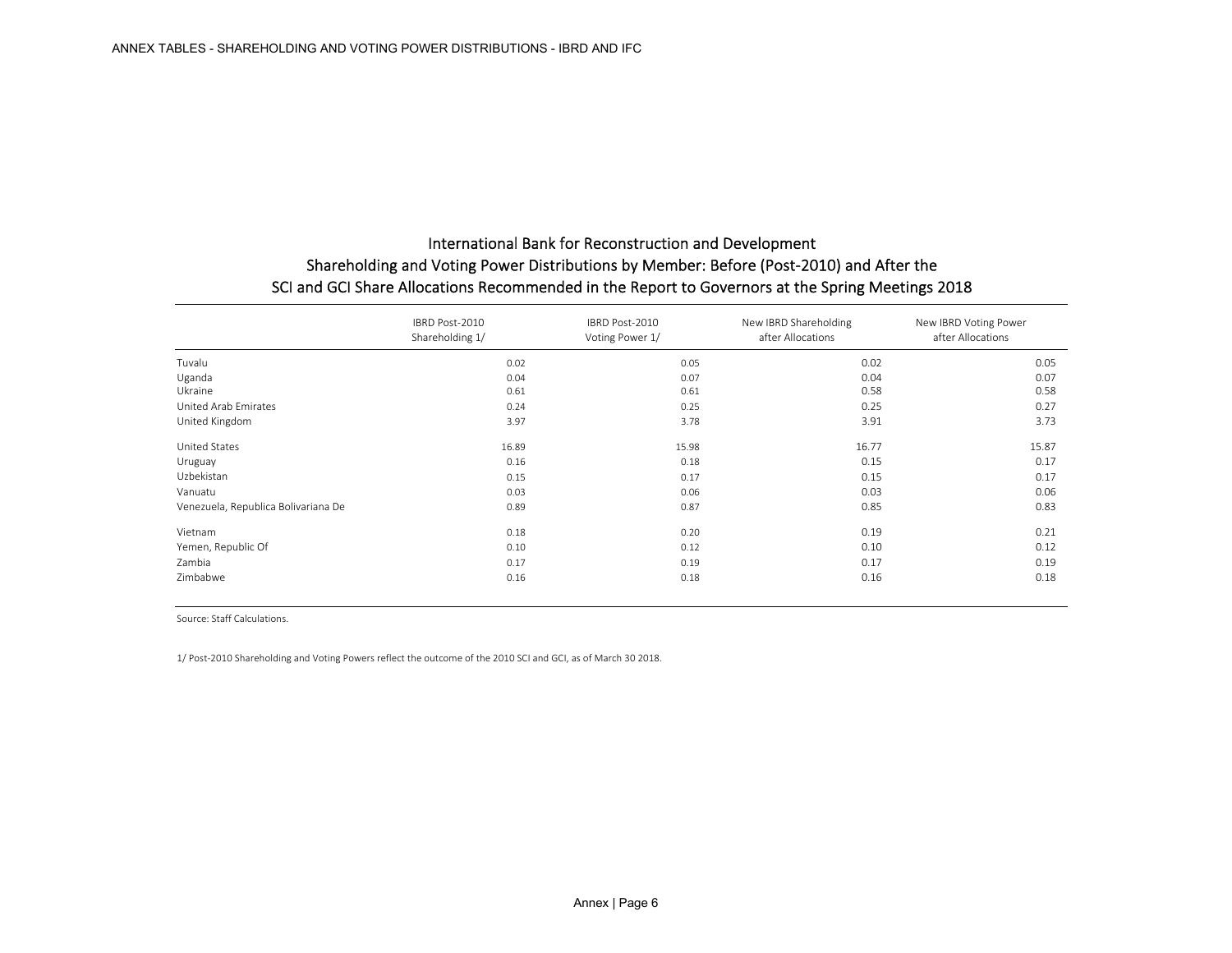|                          | Current<br>IFC Shareholding | Current<br><b>IFC Voting Power</b> | New IFC Shareholding<br>after Allocations | New IFC Voting Power<br>after Allocations |
|--------------------------|-----------------------------|------------------------------------|-------------------------------------------|-------------------------------------------|
| Afghanistan              | 0.00                        | 0.03                               | 0.01                                      | 0.04                                      |
| Albania                  | 0.05                        | 0.08                               | 0.06                                      | 0.08                                      |
| Algeria                  | 0.23                        | 0.24                               | 0.29                                      | 0.30                                      |
| Angola                   | 0.06                        | 0.08                               | 0.08                                      | 0.10                                      |
| Antigua and Barbuda      | 0.00                        | 0.03                               | 0.00                                      | 0.03                                      |
| Argentina                | 1.65                        | 1.59                               | 1.66                                      | 1.59                                      |
| Armenia                  | 0.04                        | 0.07                               | 0.05                                      | 0.07                                      |
| Australia                | 1.84                        | 1.77                               | 1.85                                      | 1.78                                      |
| Austria                  | 0.77                        | 0.76                               | 0.77                                      | 0.76                                      |
| Azerbaijan               | 0.09                        | 0.12                               | 0.10                                      | 0.13                                      |
| Bahamas, The             | 0.01                        | 0.04                               | 0.02                                      | 0.05                                      |
| Bahrain                  | 0.07                        | 0.09                               | 0.07                                      | 0.09                                      |
| Bangladesh               | 0.38                        | 0.38                               | 0.38                                      | 0.39                                      |
| Barbados                 | 0.01                        | 0.04                               | 0.02                                      | 0.05                                      |
| Belarus                  | 0.21                        | 0.22                               | 0.21                                      | 0.22                                      |
| Belgium                  | 1.97                        | 1.89                               | 1.98                                      | 1.90                                      |
| Belize                   | 0.00                        | 0.03                               | 0.01                                      | 0.04                                      |
| Benin                    | 0.00                        | 0.03                               | 0.01                                      | 0.04                                      |
| Bhutan                   | 0.03                        | 0.06                               | 0.03                                      | 0.06                                      |
| Bolivia                  | 0.07                        | 0.10                               | 0.09                                      | 0.11                                      |
| Bosnia and Herzegovina   | 0.02                        | 0.05                               | 0.03                                      | 0.06                                      |
| Botswana                 | 0.00                        | 0.03                               | 0.01                                      | 0.04                                      |
| Brazil                   | 2.17                        | 2.08                               | 2.44                                      | 2.34                                      |
| Bulgaria                 | 0.19                        | 0.21                               | 0.23                                      | 0.24                                      |
| Burkina Faso             | 0.03                        | 0.06                               | 0.04                                      | 0.07                                      |
| Burundi                  | 0.00                        | 0.03                               | 0.01                                      | 0.04                                      |
| Cabo Verde               | 0.00                        | 0.03                               | 0.00                                      | 0.03                                      |
| Cambodia                 | 0.01                        | 0.04                               | 0.02                                      | 0.05                                      |
| Cameroon                 | 0.03                        | 0.06                               | 0.05                                      | 0.07                                      |
| Canada                   | 3.17                        | 3.02                               | 3.18                                      | 3.03                                      |
| Central African Republic | 0.00                        | 0.03                               | 0.01                                      | 0.04                                      |
| Chad                     | 0.05                        | 0.08                               | 0.05                                      | 0.08                                      |
| Chile                    | 0.49                        | 0.50                               | 0.49                                      | 0.50                                      |
| China                    | 2.41                        | 2.30                               | 2.95                                      | 2.82                                      |
| Colombia                 | 0.53                        | 0.53                               | 0.53                                      | 0.53                                      |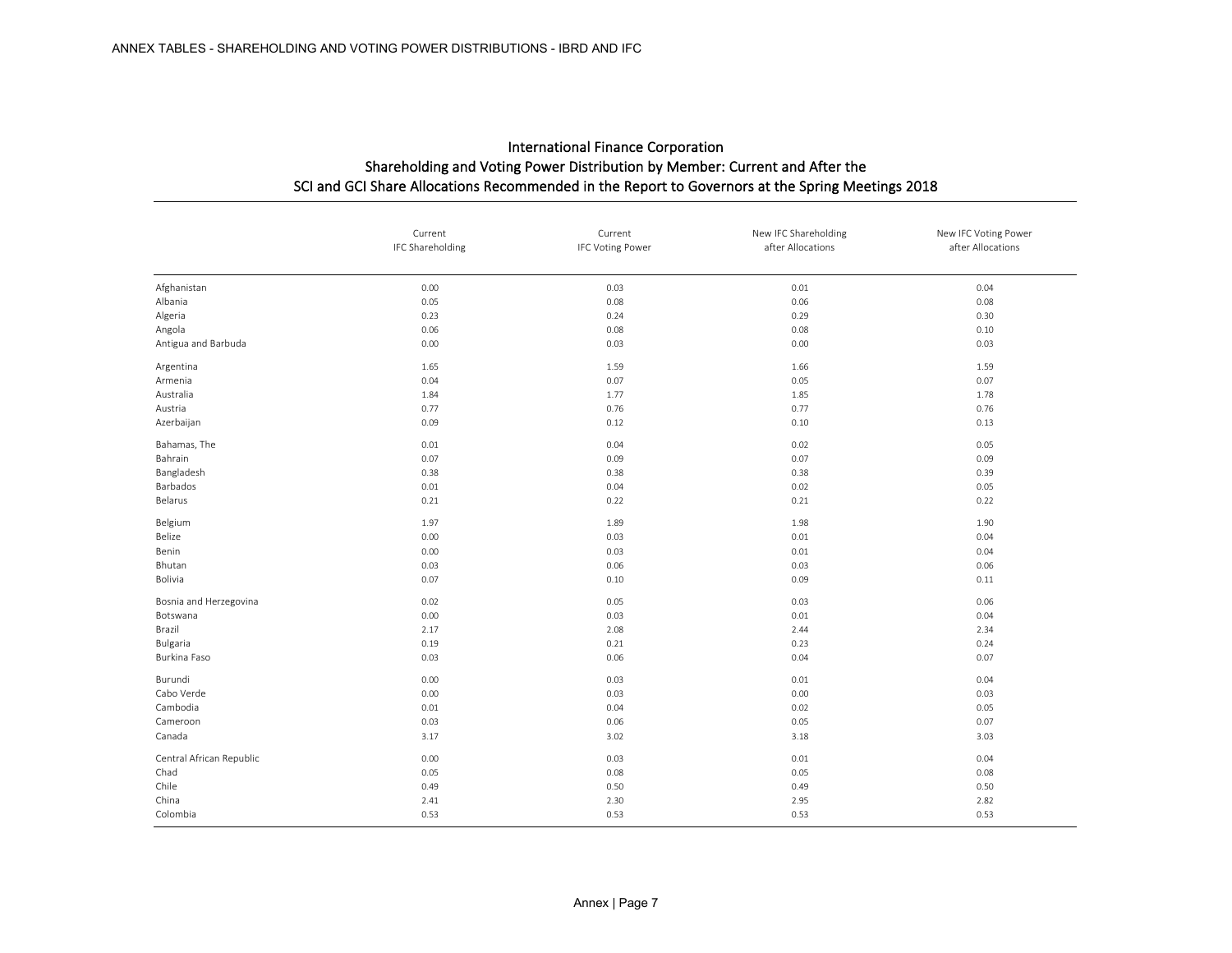|                               | Current<br>IFC Shareholding | Current<br><b>IFC Voting Power</b> | New IFC Shareholding<br>after Allocations | New IFC Voting Power<br>after Allocations |
|-------------------------------|-----------------------------|------------------------------------|-------------------------------------------|-------------------------------------------|
| Comoros                       | 0.00                        | 0.03                               | 0.00                                      | 0.03                                      |
| Congo, Democratic Republic of | 0.08                        | 0.11                               | 0.10                                      | 0.13                                      |
| Congo, Republic of            | 0.01                        | 0.04                               | 0.01                                      | 0.04                                      |
| Costa Rica                    | 0.04                        | 0.07                               | 0.04                                      | 0.07                                      |
| Cote d'Ivoire                 | 0.14                        | 0.16                               | 0.16                                      | 0.18                                      |
| Croatia                       | 0.11                        | 0.14                               | 0.13                                      | 0.15                                      |
| Cyprus                        | 0.08                        | 0.11                               | 0.08                                      | 0.11                                      |
| Czech Republic                | 0.35                        | 0.36                               | 0.39                                      | 0.40                                      |
| Denmark                       | 0.72                        | 0.71                               | 0.81                                      | 0.80                                      |
| Djibouti                      | 0.00                        | 0.03                               | 0.00                                      | 0.03                                      |
| Dominica                      | 0.00                        | 0.03                               | 0.00                                      | 0.03                                      |
| Dominican Republic            | 0.05                        | 0.07                               | 0.06                                      | 0.09                                      |
| Ecuador                       | 0.08                        | 0.11                               | 0.10                                      | 0.13                                      |
| Egypt, Arab Republic of       | 0.52                        | 0.52                               | 0.52                                      | 0.52                                      |
| El Salvador                   | 0.00                        | 0.03                               | 0.00                                      | 0.03                                      |
| Equatorial Guinea             | 0.00                        | 0.03                               | 0.01                                      | 0.04                                      |
| Eritrea                       | 0.04                        | 0.06                               | 0.04                                      | 0.06                                      |
| Estonia                       | 0.06                        | 0.08                               | 0.06                                      | 0.08                                      |
| Ethiopia                      | 0.00                        | 0.03                               | 0.01                                      | 0.04                                      |
| Fiji                          | 0.01                        | 0.04                               | 0.02                                      | 0.05                                      |
| Finland                       | 0.61                        | 0.61                               | 0.61                                      | 0.61                                      |
| France                        | 4.72                        | 4.48                               | 4.73                                      | 4.49                                      |
| Gabon                         | 0.05                        | 0.08                               | 0.05                                      | 0.08                                      |
| Gambia, The                   | 0.00                        | 0.03                               | 0.01                                      | 0.04                                      |
| Georgia                       | 0.05                        | 0.08                               | 0.07                                      | 0.09                                      |
| Germany                       | 5.02                        | 4.77                               | 5.03                                      | 4.78                                      |
| Ghana                         | 0.22                        | 0.23                               | 0.22                                      | 0.23                                      |
| Greece                        | 0.27                        | 0.28                               | 0.27                                      | 0.28                                      |
| Grenada                       | 0.00                        | 0.03                               | 0.01                                      | 0.04                                      |
| Guatemala                     | 0.04                        | 0.07                               | 0.05                                      | 0.08                                      |
| Guinea                        | 0.01                        | 0.04                               | 0.02                                      | 0.05                                      |
| Guinea-Bissau                 | 0.00                        | 0.03                               | 0.00                                      | 0.03                                      |
| Guyana                        | 0.05                        | 0.08                               | 0.06                                      | 0.09                                      |
| Haiti                         | 0.03                        | 0.06                               | 0.04                                      | 0.07                                      |
| Honduras                      | 0.02                        | 0.05                               | 0.02                                      | 0.05                                      |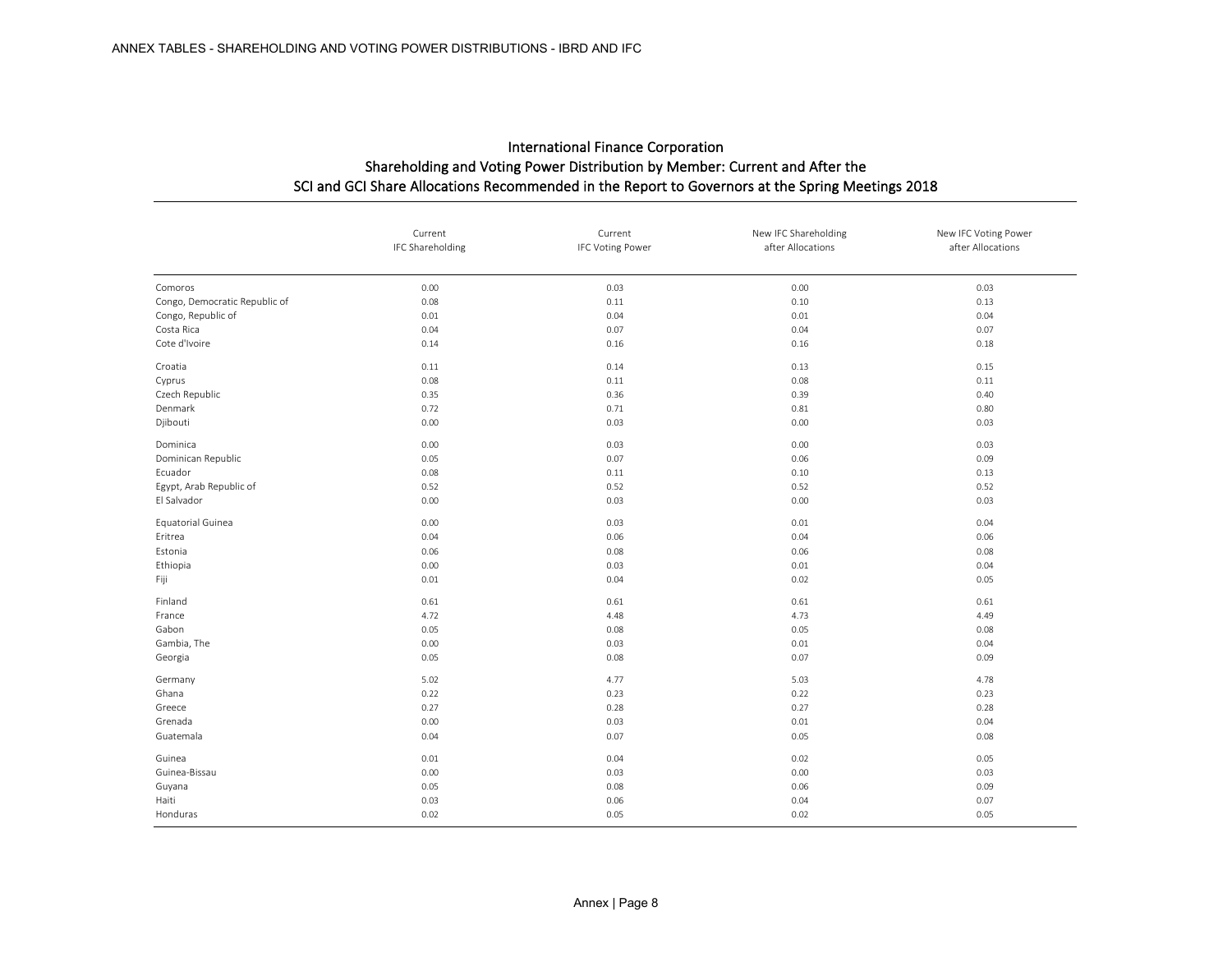|                                        | Current<br>IFC Shareholding | Current<br><b>IFC Voting Power</b> | New IFC Shareholding<br>after Allocations | New IFC Voting Power<br>after Allocations |
|----------------------------------------|-----------------------------|------------------------------------|-------------------------------------------|-------------------------------------------|
|                                        |                             |                                    |                                           |                                           |
| Hungary                                | 0.46                        | 0.46                               | 0.51                                      | 0.52                                      |
| Iceland                                | 0.00                        | 0.03                               | 0.01                                      | 0.04                                      |
| India                                  | 4.01                        | 3.82                               | 4.02                                      | 3.83                                      |
| Indonesia                              | 1.23                        | 1.19                               | 1.23                                      | 1.20                                      |
| Iran, Islamic Republic of              | 0.06                        | 0.08                               | 0.23                                      | 0.25                                      |
| Iraq                                   | 0.01                        | 0.04                               | 0.03                                      | 0.05                                      |
| Ireland                                | 0.05                        | 0.08                               | 0.09                                      | 0.11                                      |
| Israel                                 | 0.08                        | 0.11                               | 0.11                                      | 0.14                                      |
| Italy                                  | 3.17                        | 3.02                               | 3.18                                      | 3.03                                      |
| Jamaica                                | 0.17                        | 0.19                               | 0.17                                      | 0.19                                      |
| Japan                                  | 6.33                        | 6.01                               | 7.18                                      | 6.81                                      |
| Jordan                                 | 0.04                        | 0.06                               | 0.05                                      | 0.07                                      |
| Kazakhstan                             | 0.18                        | 0.20                               | 0.20                                      | 0.22                                      |
| Kenya                                  | 0.16                        | 0.18                               | 0.16                                      | 0.18                                      |
| Kiribati                               | 0.00                        | 0.03                               | 0.00                                      | 0.03                                      |
| Korea, Republic of                     | 1.10                        | 1.07                               | 1.29                                      | 1.25                                      |
| Kosovo                                 | 0.06                        | 0.08                               | 0.06                                      | 0.08                                      |
| Kuwait                                 | 0.59                        | 0.58                               | 0.69                                      | 0.68                                      |
| Kyrgyz Republic                        | 0.07                        | 0.09                               | 0.07                                      | 0.09                                      |
| Lao People's Democratic Republic       | 0.01                        | 0.04                               | 0.01                                      | 0.04                                      |
| Latvia                                 | 0.08                        | 0.11                               | 0.08                                      | 0.11                                      |
| Lebanon                                | 0.01                        | 0.04                               | 0.01                                      | 0.04                                      |
| Lesotho                                | 0.00                        | 0.03                               | 0.01                                      | 0.04                                      |
| Liberia                                | 0.00                        | 0.03                               | 0.01                                      | 0.04                                      |
| Libya                                  | 0.00                        | 0.03                               | 0.05                                      | 0.08                                      |
| Lithuania                              | 0.09                        | 0.12                               | 0.09                                      | 0.12                                      |
| Luxembourg                             | 0.08                        | 0.11                               | 0.10                                      | 0.12                                      |
| Macedonia, former Yugoslav Republic of | 0.02                        | 0.05                               | 0.02                                      | 0.05                                      |
| Madagascar                             | 0.02                        | 0.05                               | 0.03                                      | 0.06                                      |
| Malawi                                 | 0.07                        | 0.10                               | 0.07                                      | 0.10                                      |
| Malaysia                               | 0.65                        | 0.64                               | 0.65                                      | 0.64                                      |
| Maldives                               | 0.00                        | 0.03                               | 0.00                                      | 0.03                                      |
| Mali                                   | 0.02                        | 0.05                               | 0.03                                      | 0.05                                      |
| Malta                                  | 0.06                        | 0.09                               | 0.06                                      | 0.09                                      |
| Marshall Islands                       | 0.03                        | 0.05                               | 0.03                                      | 0.05                                      |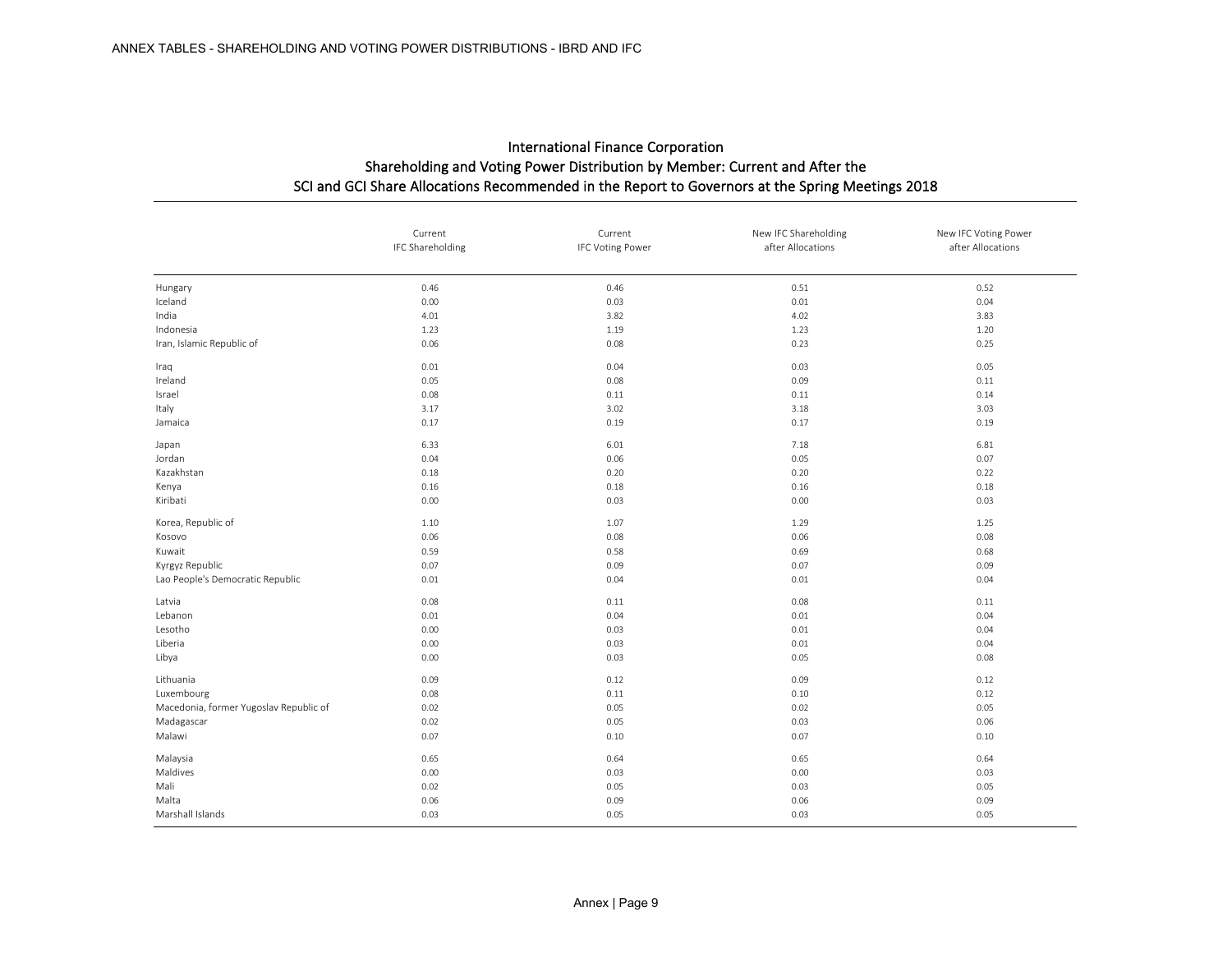|                                 | Current<br>IFC Shareholding | Current<br><b>IFC Voting Power</b> | New IFC Shareholding<br>after Allocations | New IFC Voting Power<br>after Allocations |
|---------------------------------|-----------------------------|------------------------------------|-------------------------------------------|-------------------------------------------|
|                                 |                             |                                    |                                           |                                           |
| Mauritania                      | 0.01                        | 0.04                               | 0.01                                      | 0.04                                      |
| Mauritius                       | 0.06                        | 0.09                               | 0.07                                      | 0.10                                      |
| Mexico                          | 1.19                        | 1.15                               | 1.39                                      | 1.35                                      |
| Micronesia, Federated States of | 0.03                        | 0.06                               | 0.03                                      | 0.06                                      |
| Moldova                         | 0.05                        | 0.07                               | 0.06                                      | 0.08                                      |
| Mongolia                        | 0.01                        | 0.04                               | 0.01                                      | 0.04                                      |
| Montenegro                      | 0.04                        | 0.07                               | 0.04                                      | 0.07                                      |
| Morocco                         | 0.38                        | 0.38                               | 0.38                                      | 0.39                                      |
| Mozambique                      | 0.01                        | 0.04                               | 0.02                                      | 0.05                                      |
| Myanmar                         | 0.03                        | 0.05                               | 0.04                                      | 0.07                                      |
| Namibia                         | 0.02                        | 0.05                               | 0.03                                      | 0.05                                      |
| Nepal                           | 0.03                        | 0.06                               | 0.04                                      | 0.07                                      |
| Netherlands                     | 2.19                        | 2.10                               | 2.19                                      | 2.10                                      |
| New Zealand                     | 0.14                        | 0.16                               | 0.19                                      | 0.21                                      |
| Nicaragua                       | 0.03                        | 0.06                               | 0.03                                      | 0.06                                      |
| Niger                           | 0.01                        | 0.04                               | 0.01                                      | 0.04                                      |
| Nigeria                         | 1.08                        | 1.05                               | 1.08                                      | 1.05                                      |
| Norway                          | 0.69                        | 0.68                               | 0.69                                      | 0.68                                      |
| Oman                            | 0.05                        | 0.07                               | 0.06                                      | 0.08                                      |
| Pakistan                        | 0.83                        | 0.81                               | 0.83                                      | 0.82                                      |
| Palau                           | 0.00                        | 0.03                               | 0.00                                      | 0.03                                      |
| Panama                          | 0.04                        | 0.07                               | 0.04                                      | 0.07                                      |
| Papua New Guinea                | 0.04                        | 0.07                               | 0.05                                      | 0.08                                      |
| Paraguay                        | 0.02                        | 0.05                               | 0.03                                      | 0.05                                      |
| Peru                            | 0.33                        | 0.34                               | 0.37                                      | 0.38                                      |
| Philippines                     | 0.53                        | 0.53                               | 0.53                                      | 0.53                                      |
| Poland                          | 0.30                        | 0.31                               | 0.38                                      | 0.39                                      |
| Portugal                        | 0.32                        | 0.34                               | 0.36                                      | 0.37                                      |
| Qatar                           | 0.06                        | 0.09                               | 0.06                                      | 0.09                                      |
| Romania                         | 0.17                        | 0.19                               | 0.20                                      | 0.22                                      |
| Russian Federation              | 4.01                        | 3.82                               | 4.02                                      | 3.82                                      |
| Rwanda                          | 0.01                        | 0.04                               | 0.02                                      | 0.05                                      |
| Samoa                           | 0.00                        | 0.03                               | 0.01                                      | 0.04                                      |
| Sao Tome and Principe           | 0.02                        | 0.05                               | 0.02                                      | 0.05                                      |
| Saudi Arabia                    | 1.99                        | 1.91                               | 2.33                                      | 2.23                                      |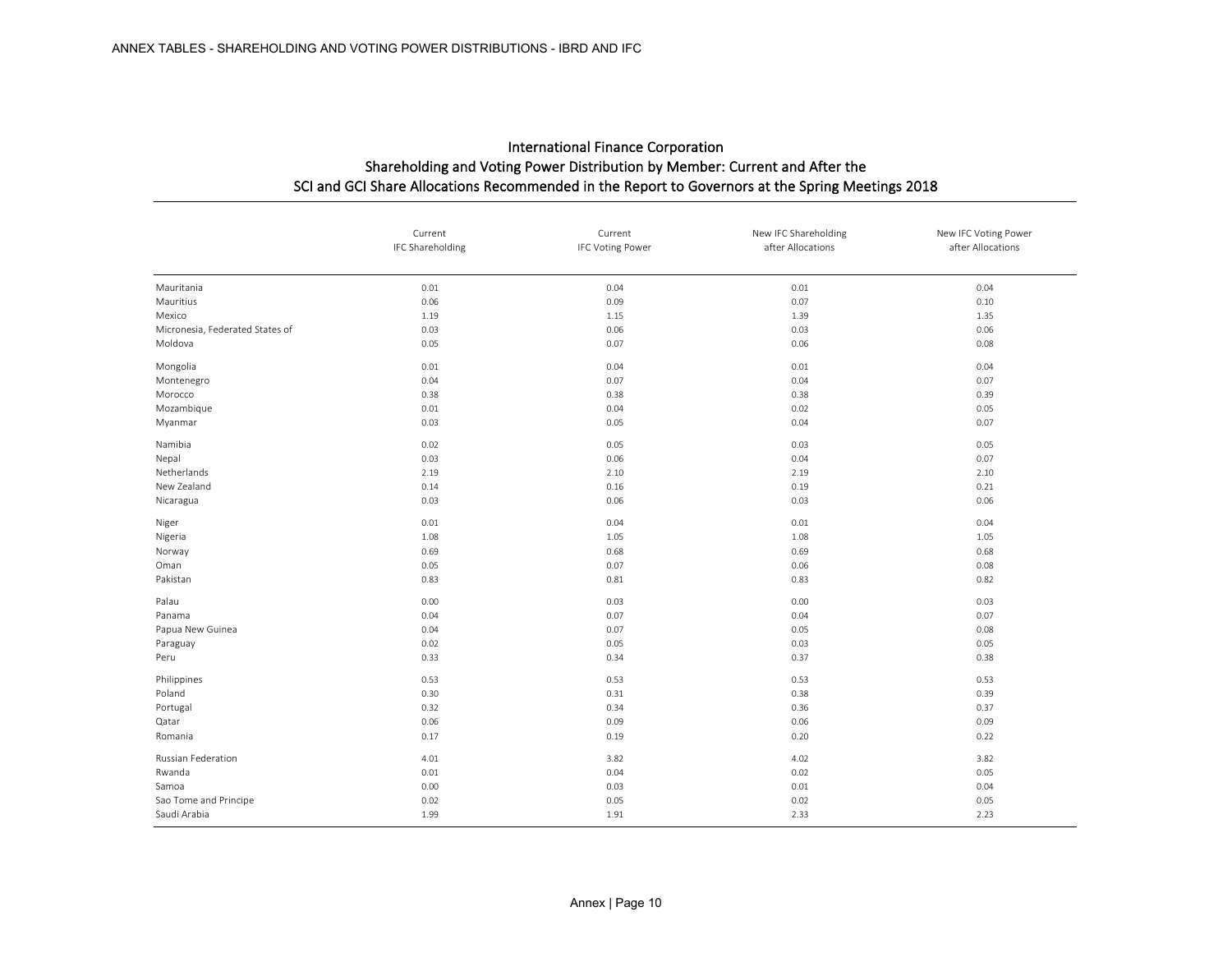|                      | Current<br>IFC Shareholding | Current<br><b>IFC Voting Power</b> | New IFC Shareholding<br>after Allocations | New IFC Voting Power<br>after Allocations |
|----------------------|-----------------------------|------------------------------------|-------------------------------------------|-------------------------------------------|
|                      |                             |                                    |                                           |                                           |
| Senegal              | 0.09                        | 0.11                               | 0.10                                      | 0.13                                      |
| Serbia               | 0.07                        | 0.10                               | 0.09                                      | 0.11                                      |
| Seychelles           | 0.00                        | 0.03                               | 0.00                                      | 0.03                                      |
| Sierra Leone         | 0.01                        | 0.04                               | 0.01                                      | 0.04                                      |
| Singapore            | 0.01                        | 0.04                               | 0.04                                      | 0.06                                      |
| Slovak Republic      | 0.17                        | 0.19                               | 0.19                                      | 0.21                                      |
| Slovenia             | 0.06                        | 0.09                               | 0.07                                      | 0.10                                      |
| Solomon Islands      | 0.00                        | 0.03                               | 0.01                                      | 0.04                                      |
| Somalia              | 0.00                        | 0.03                               | 0.01                                      | 0.04                                      |
| South Africa         | 0.68                        | 0.67                               | 0.77                                      | 0.76                                      |
| South Sudan          | 0.07                        | 0.10                               | 0.07                                      | 0.10                                      |
| Spain                | 1.44                        | 1.39                               | 1.67                                      | 1.61                                      |
| Sri Lanka            | 0.29                        | 0.31                               | 0.29                                      | 0.31                                      |
| St. Kitts and Nevis  | 0.02                        | 0.05                               | 0.02                                      | 0.05                                      |
| St. Lucia            | 0.00                        | 0.03                               | 0.01                                      | 0.04                                      |
| Sudan                | 0.00                        | 0.03                               | 0.01                                      | 0.04                                      |
| Suriname             | 0.02                        | 0.05                               | 0.02                                      | 0.05                                      |
| Swaziland            | 0.03                        | 0.06                               | 0.03                                      | 0.06                                      |
| Sweden               | 1.05                        | 1.02                               | 1.05                                      | 1.02                                      |
| Switzerland          | 1.72                        | 1.65                               | 1.72                                      | 1.66                                      |
| Syrian Arab Republic | 0.01                        | 0.04                               | 0.02                                      | 0.05                                      |
| Tajikistan           | 0.05                        | 0.07                               | 0.05                                      | 0.08                                      |
| Tanzania             | 0.04                        | 0.07                               | 0.05                                      | 0.07                                      |
| Thailand             | 0.46                        | 0.46                               | 0.52                                      | 0.52                                      |
| Timor-Leste          | 0.03                        | 0.06                               | 0.03                                      | 0.06                                      |
| Togo                 | 0.03                        | 0.06                               | 0.04                                      | 0.07                                      |
| Tonga                | 0.00                        | 0.03                               | 0.00                                      | 0.03                                      |
| Trinidad and Tobago  | 0.16                        | 0.18                               | 0.16                                      | 0.18                                      |
| Tunisia              | 0.14                        | 0.16                               | 0.14                                      | 0.16                                      |
| Turkey               | 0.62                        | 0.61                               | 0.75                                      | 0.74                                      |
| Turkmenistan         | 0.03                        | 0.06                               | 0.03                                      | 0.06                                      |
| Uganda               | 0.03                        | 0.06                               | 0.03                                      | 0.06                                      |
| Ukraine              | 0.40                        | 0.40                               | 0.47                                      | 0.47                                      |
| United Arab Emirates | 0.16                        | 0.18                               | 0.18                                      | 0.20                                      |
| United Kingdom       | 4.72                        | 4.48                               | 4.73                                      | 4.49                                      |